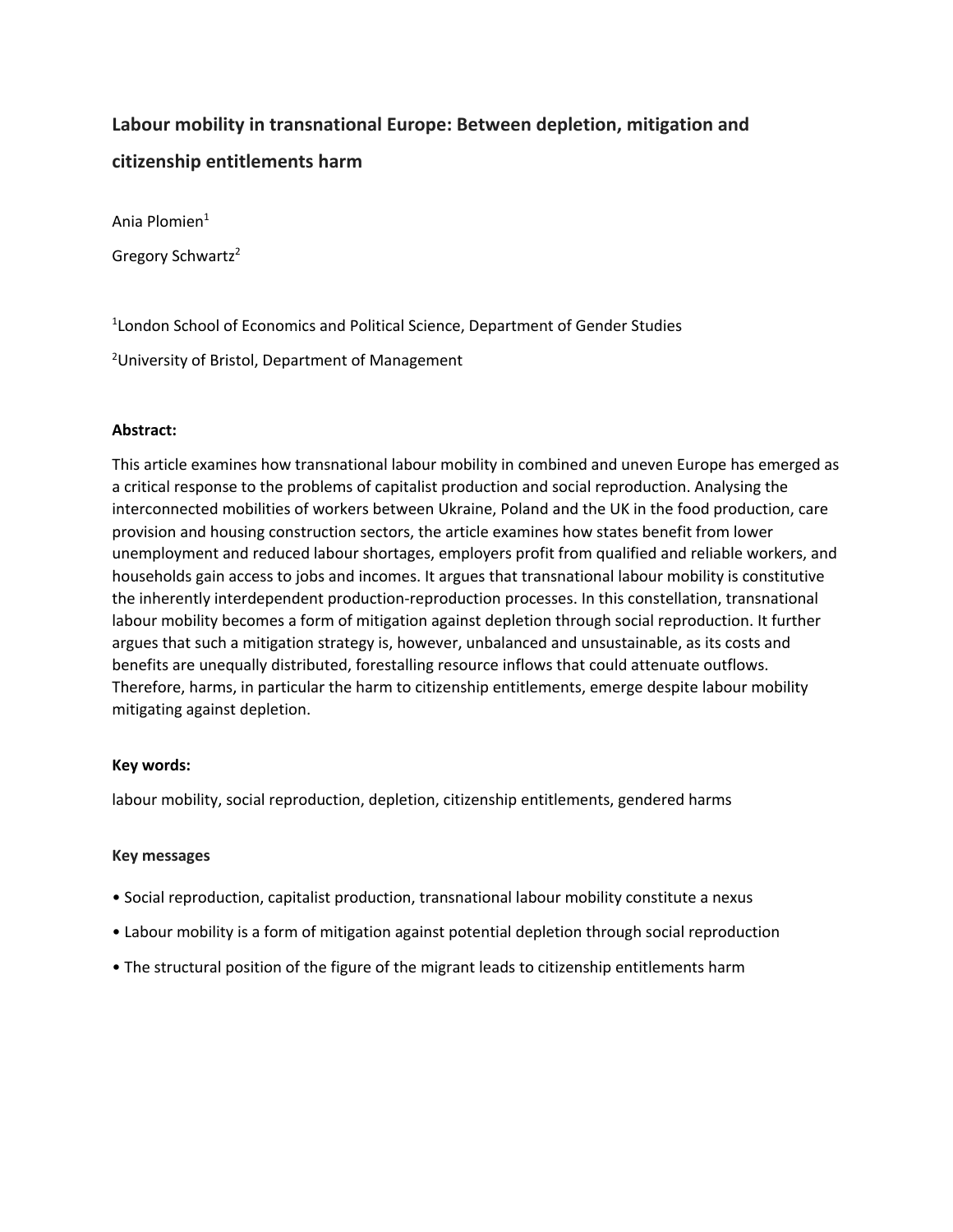#### **Introduction**

Transnational labour mobility in Europe stems from and intensifies gendered struggles over the boundaries between the national and the supra-national, between social reproduction and capitalist production, and between social citizenship obligations and entitlements deriving from paid and unpaid labour. Emerging as a critical response to the inherently interconnected exigencies of social reproduction and capitalist production, several objectives converge in labour mobility, including sending and receiving governments attempting to satisfy the conflicting interests of employers and workers through migration, employment and social policies; businesses seeking lower labour costs; mobile workers pursuing better living standards; and local workers seeking livelihood strategies by either refusing to work under conditions that undermine social reproduction, or benefitting from cheaper goods and services offered by migrant labour. Moreover, the intensified pressure on the sphere of social reproduction through marketisation, individualisation and retrenchment of state support (Bakker, 2007; Fraser, 2016) increases the demand for, but lowers the capacity to engage in, social reproductive labour. This dynamic leads to *depletion*, wherein those engaged in social reproduction suffer resource shortfalls because outflowing resources exceed those that are inflowing (Rai et al, 2014: 87-90). For example, to compensate for falling wages and deteriorating public services, more effort is required from households in both paid and unpaid labour to maintain similar levels of well-being. Depletion can be reversed in various ways, mitigation being the most prevalent response by developing private strategies to lessen its severity (Rai et al, 2014) – a process directly connected to labour mobility. We thus ask, to what extent does labour mobility mitigate against depletion in contemporary Europe?

Depletion is affected by particular contexts of social reproduction and production. Europe's production regime is simultaneously integrated, differentiated, and unequal, with European Union (EU) regulations playing a key role within and beyond its borders<sup>1</sup>. To probe our question, we analyse the interconnected labour mobilities between Ukraine, Poland and the United Kingdom (UK) in care provision, food production, and housing construction sectors, which are key to social reproduction. We argue that while labour mobility within Europe appears to be an effective and cost-efficient mitigation strategy, its effect is limited in scope, unevenly distributed, and socially unsustainable, addressing depletion in some parts of Europe and for some groups, while exacerbating it elsewhere and for others. Further, and more importantly, we argue that whereas depletion prompts gendered harms, mitigation through labour mobility not only fails to reverse depletion, but itself generates harms. One harm in

 $1$  When referring to Europe, we include both EU member states and non-EU countries; references to the EU invoke specifically its member states and institutions.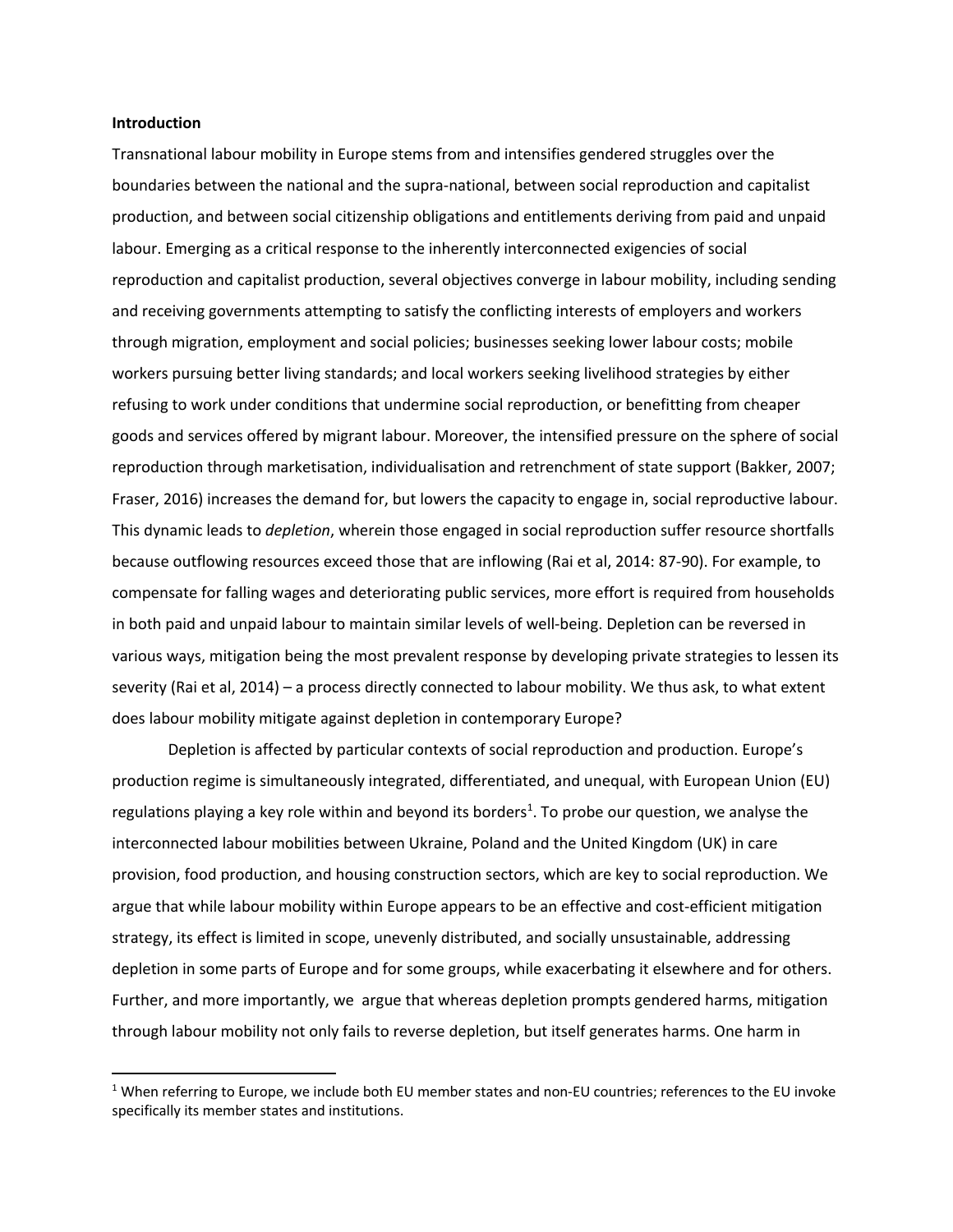particular that such partial and market-based mitigation generates is the *harm to citizenship entitlements* (Rai et al, 2014: 92), emanating from stripping down the principles of full citizenship to that of mere labour power, as households, businesses and states confront labour mobility.

Our discussion begins with theorising social reproduction and capitalist production in relation to the depletion framework in the context of Europe's divergent and unequal integration. This is followed by an outline of motivations for country and sector selection. We then analyse transnational labour mobility and harm to citizenship entitlements. The article makes the following twofold contribution. First, we elaborate the gendered dynamics of social reproduction in contemporary Europe. Second, we extend the depletion framework by incorporating additional parameters: a) the inclusion of transnational labour mobility in the analysis of social reproduction and b) the integration of gendered harms as existing in a dialectical relationship with different forms of responses to depletion. By doing so, we contribute to the literature on migration by bringing it into conversation with the depletion framework, and to the literature on social reproduction by inflecting it with transnationality.

#### **Transnational social reproduction in an uneven and combined Europe**

## *Social reproduction, capitalist production and depletion*

Theorising the intrinsic link between social reproduction and capitalist production, feminist scholars variously emphasise three areas of concern (for recent overviews see Bhattacharya, 2017; Mezzadri, 2019; Winders and Smith, 2019). The first entails the biological reproduction of people – individual labour power – and work associated with motherhood. The second, which we adopt here, denotes the *daily and intergenerational reproduction of the total workforce through subsistence, socialisation and care, including through transnational processes, such as migration*. Expanding beyond paid and unpaid care-work and housework typically considered in global social reproduction scholarship (Truong, 1996; Kofman and Raghuram, 2015), we frame these activities as: a) entailing unpaid household production of goods, services, and leisure; b) requiring resources of time, skill, and ability; c) depending on wages, incash and in-kind state provision, and market substitutes; and d) supporting the work-readiness of current and future wage earners directly, as well as indirectly, by relieving workers from care-obligations towards dependent household members. Social reproduction, then, occurs across the household, the market, and the state; is interdependent with capitalist production; and involves transnational labour mobility. The third, and broadest, conceptualisation comprises the reproduction of the social system. As a totality, social reproduction encompasses all three levels: containing paid and unpaid care work, but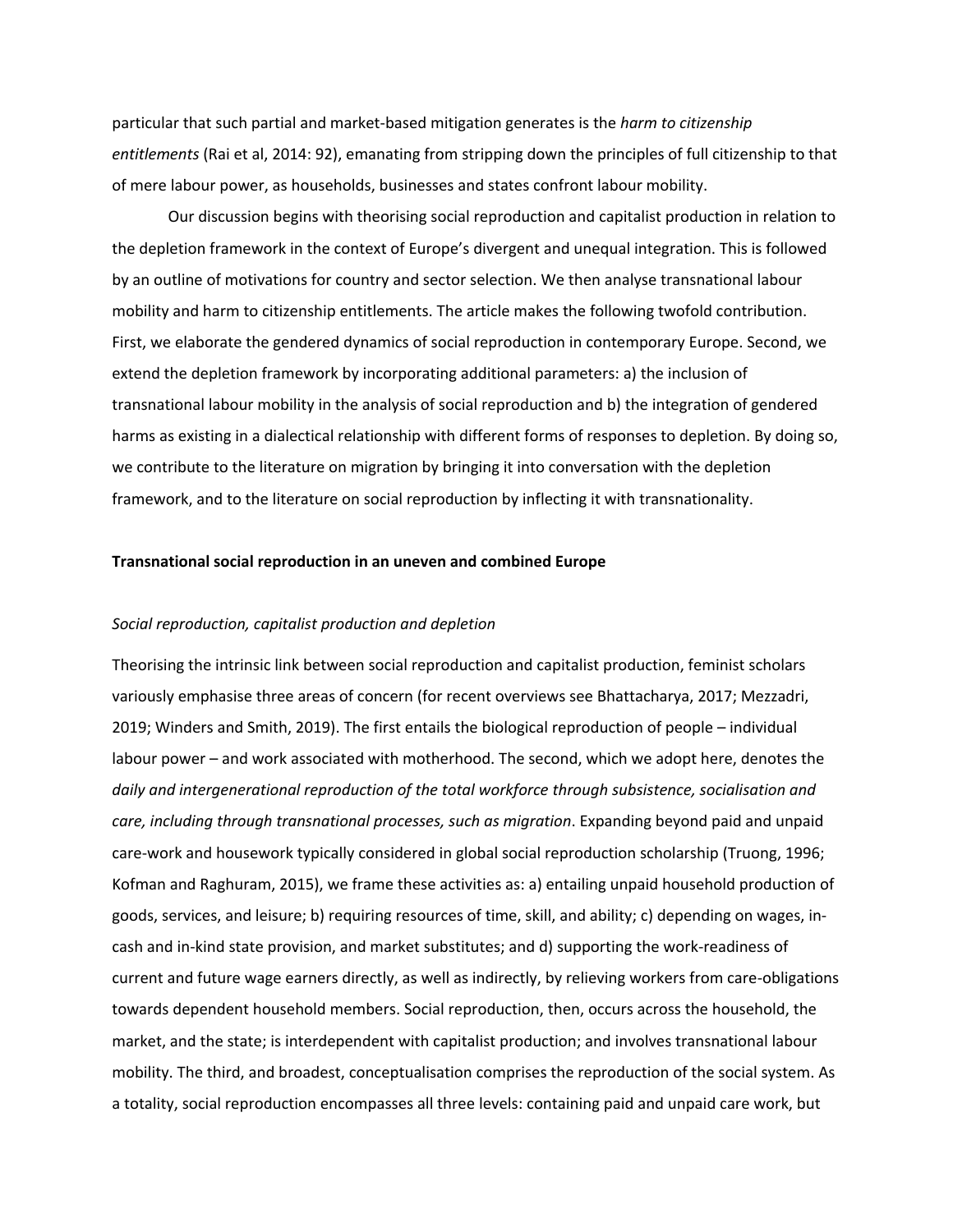extending to the wider reproduction of social relations that sustain capitalist society itself, with gender, race and class crosscutting these processes.

The key contribution of social reproduction theorising is the centrality of life-sustaining activities and their necessary but contradictory relationship to the production of surplus value in capitalism. Since capitalist production is based on people's dependence on both paid and unpaid work and necessitates the existence of a sphere of life outside market relations – in which people are born, nurtured and acquire volition and skills – the 'struggles over the conditions for the reproduction of the commodity labour power' (Vogel, 2000: 163) are historically contingent. Periodic overaccumulation in capitalist production leads to diminishing investment opportunities in specific industries or localities, forcing capital and pressuring states to seek 'fixes' (Harvey, 1982), including technological changes, production restructuring, wage restraints and transformations of labour relations. The neoliberalization of states and markets (Brenner et al, 2010) has increased capital's share of surplus value, shrinking welfare provisioning and imposing a market logic onto non-market social spheres. Because of the productionreproduction interdependence, state policies aiming to fix the sphere of production have reshaped the domestic and non-commodified spheres (Elson, 1998; Elson and Cagatay, 2000). The flexibilization of labour markets, privatization of public assets, and marketisation of social services reconfigure public and private sectors such that 'capitalist market relations increasingly infiltrate social reproduction' (Bakker, 2007: 541).

Consequently, the conditions for social reproduction are subject to doubly deteriorating workwelfare relationship: in the labour market through falling wages and precarisation (Vosko, 2010; Pochet and Degryse, 2012) and in the public provision of services and benefits through a social investment logic, individualisation, conditionality, rationing, targeting, co-payment and withdrawal (van Kersbergen et al, 2014; Taylor-Gooby et al, 2017). Securing livelihood compels more people to participate in employment, including transnationally. Increased women's labour force participation over the last several decades has been driven partly by these pressures and partly by women's struggle against the industrial-era male breadwinner model dominant in Western Europe and North America (McDowell, 1991; Lewis, 1992). Yet, the liberating potential of women's employment has not been realised. The above double deterioration, the 'slow drip of change' in men's uptake of care and housework (Sullivan et al, 2018: 274) and the international transfer of reproductive work (Truong, 1996; Parreñas, 2005; Kofman and Raghuram, 2015) have generated new inequalities, reinscribing differences in caregiving disproportionately borne by women along hierarchies of gender, class, race, ethnicity and migration status. The resultant 'conflictive relationship between the imperatives of capitalism and the necessities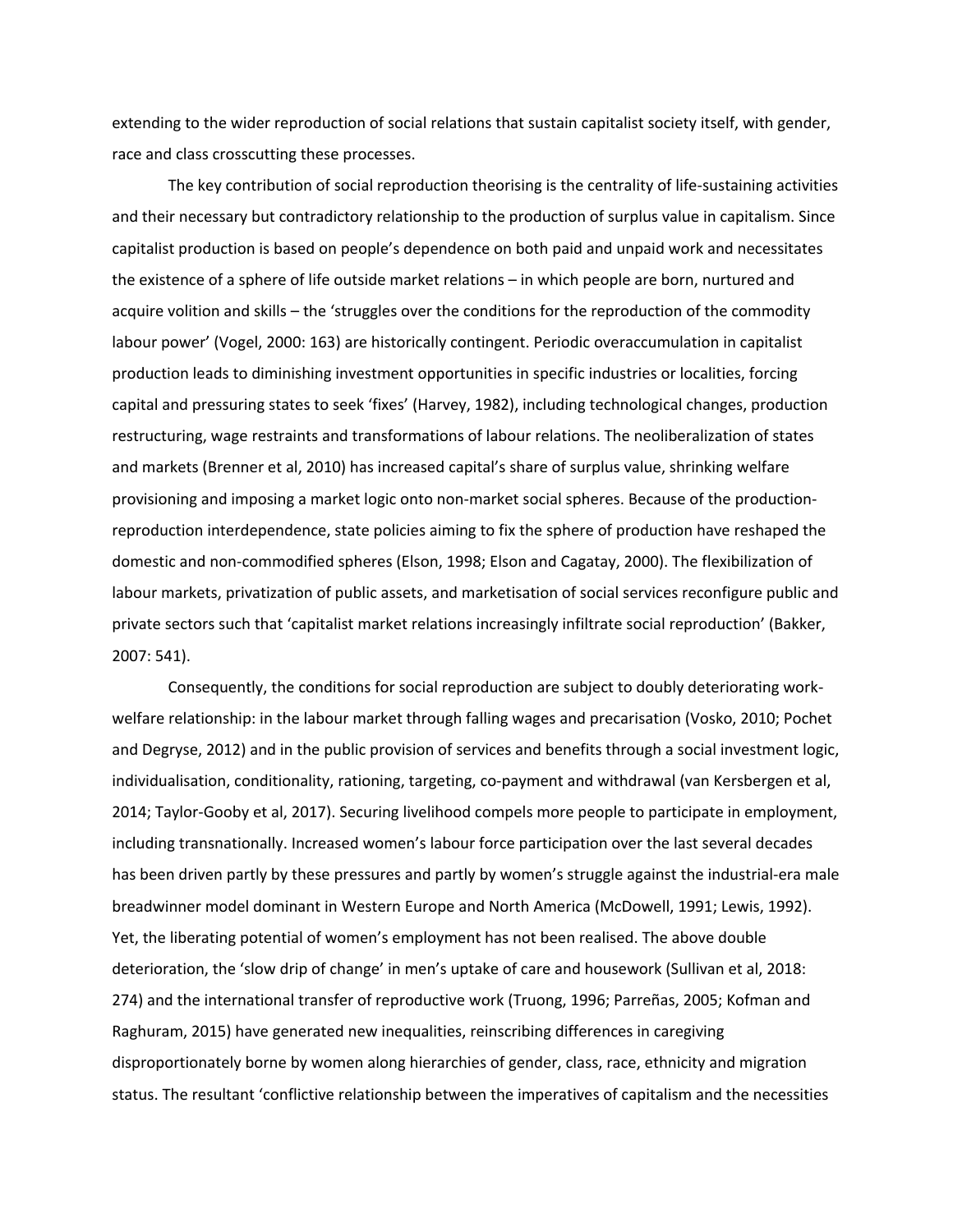of material life' (Bakker, 2007: 543) has deepened the fissures among domestic, political, economic and ecological spheres (McDowell, 1991; Elson, 1998; Elson and Cagatay, 2000; Fraser, 2016). A vicious cycle of increasing demands on social reproduction and diminishing capacity to meet social reproduction needs is created by market pressures and state absenteeism or withdrawal, obliging households and businesses to resort to private solutions in supply of a productive, willing and skilled workforce.

Rai, Hoskyns and Thomas (2014) encapsulate this process in the concept of *depletion through social reproduction*, whereby socially reproductive work becomes unsustainable because of greater outflows than inflows of resources. Attempts to reverse depletion can take the form of mitigation (individual strategies to minimise its consequences), replenishment (input of inflows by state and nonstate actors), and transformation (structural change, leading to gender equality and valuation of social reproduction) (Ibid: 99-100). Unaddressed, depletion results in connected gendered harms – discursive, emotional, bodily, and citizenship entitlements (Ibid: 91-92). We consider *harm to citizenship entitlements* particularly apposite for unpacking how transnational labour mobility interacts with the depletion-mitigation dialectic.

The concept of citizenship highlights an inclusion-exclusion tension, demarcating members entitled to claims on the state from non-members with partial or discretionary entitlements (Marshall, 1950; Lister, 1997). Social citizenship, in particular, underscores the gendered character of the workwelfare relationship, wherein paid labour renders citizens entitled to state provisioning, while unpaid work and care confers second-class citizenship (Pateman, 1989; Lister, 1997). Harm to citizenship entitlements denotes here processes marking particular groups as economic 'non-contributors' unworthy of the entitlements carried with citizenship, for example those performing unpaid socialreproductive work have an inferior status because social reproduction and the resultant depletion go unacknowledged (Rai et al, 2014:92). Social reproduction is also commodified and market-based as well as market dependent. However, market-dominated economies carry a risk of entitlement failure (Drèze and Sen, 1991; Elson and Cagatay, 2000), because market participation does not guarantee the conversion of people's resources into life's necessities. A status change from unproductive-excluded to productive-included might not thus automatically bring the fulfilment of entitlements. For these reasons we extend harm to citizenship entitlements to include economic 'contributors' and the realisation of citizenship entitlements. Combined, citizenship entitlements signify formal status (who can exercise them), substantive attainment (what they bring), and the guarantor role of the state – complicated by transnationalisation (Faist, 2014) and the inadequacy of nationally-based social citizenship for cross-border processes involved in labour mobility.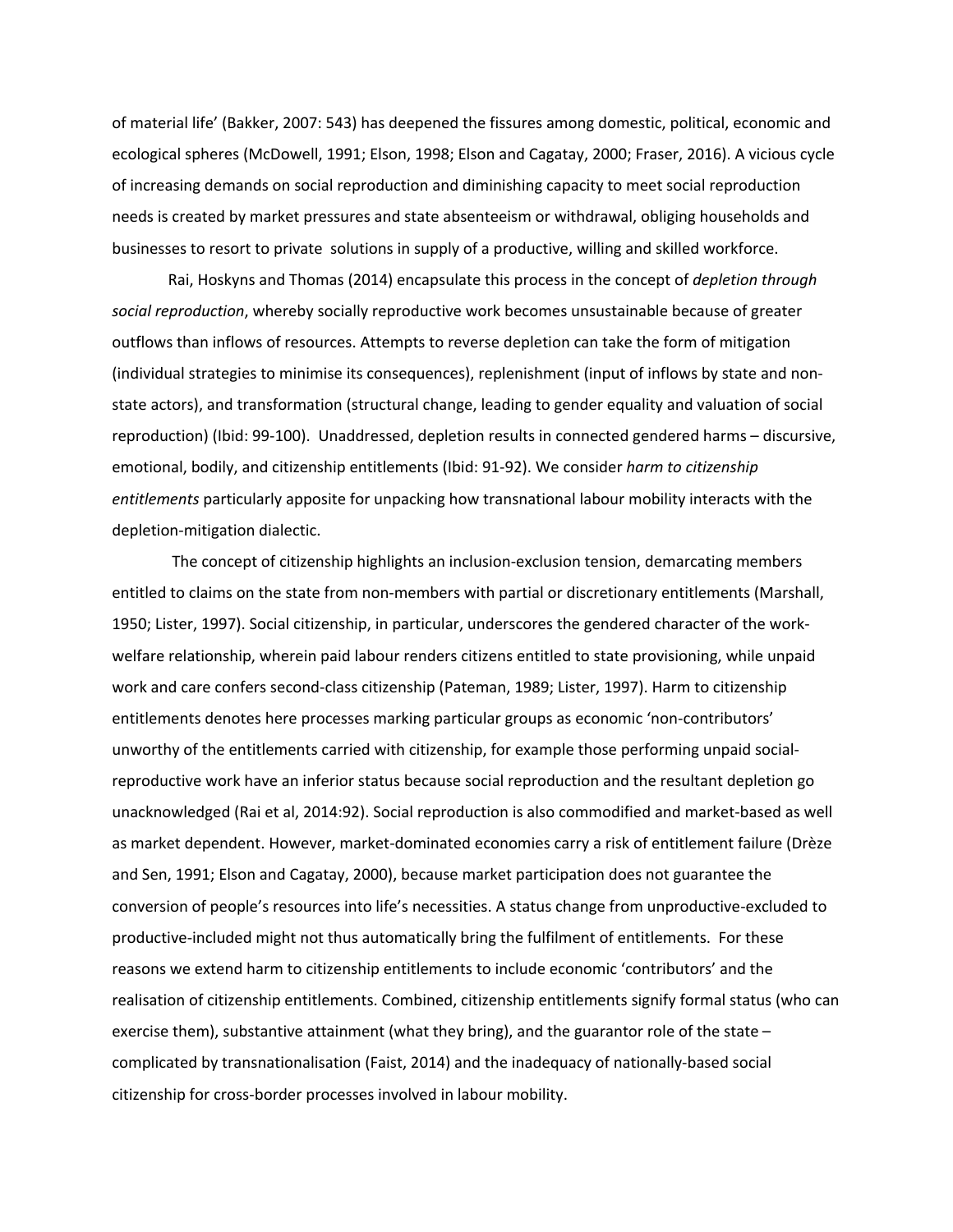## *Social reproduction in uneven and combined Europe*

Contemporary Europe is economically integrated, but internally differentiated and unequal. The EUestablished four freedoms of movement (capital, goods, services, people) have shaped the single market, the Eurozone monetary Union, and the extension of internal market provisions to several non-EU countries via the European Economic Area and Deep and Comprehensive Free Trade agreements. Crucially, integration has reshaped the freedom of movement for workers and their families, and those not in employment (subject to financial means and health insurance coverage). Simultaneously, through enlargements and associations, the EU has influenced wider European integration, committing non-EU countries to EU technical, consumer and regulatory standards in exchange for preferential market access. Thus, European countries are variously embedded in the complex network of differentiated integration, being subject either to all or select EU rules (Becker and Jäger, 2012; Schimmelfennig et al, 2015).

Moreover, EU member states experience persistent gender differences in paid employment and in unpaid housework and care. Although women's employment has increased, narrowing employment gender gaps, unpaid work and care, which is estimated to comprise 17% to 31.6% of GDP (Giannelli et al, 2012), continues to be performed predominantly by women, since EU work-life balance measures have only slightly de-gendered them (Plomien, 2018; European Commission, 2019). Growing care needs for children and dependent adults remain unmet even as public expenditure and infrastructure expands (OECD, 2017; European Commission, 2018a), so the household mix of waged employment and unpaid work and care continues to vary with the levels of state support and reliance on the market. Market, in turn, develops as governments balance migration and social policies – the transnational labour supply (for households and businesses) becomes crucial for social reproduction.

This gendered diversity of Europe has been theorised in terms of welfare state, employment, care and, more recently, migration models or regimes (e.g. Lewis, 1992; Bettio and Plantenga, 2004; Williams, 2012; Erhel and Guergoat-Larivière, 2013; Lutz, 2017). Regarding employment, such approaches have focused on the changes within the historical male breadwinner and dual earner models to explain rising West European women's (especially mothers) employment through childcare and labour market flexibility measures, and falling women's employment in post-socialist Europe through the dismantling of the (fragile) work-care infrastructure (Pascall and Kwak, 2005). Concerning societal organisation of care, regime approaches have identified policy models like defamilialisation (public provision of care services) and familialisation, either explicit (public provision of paid leaves and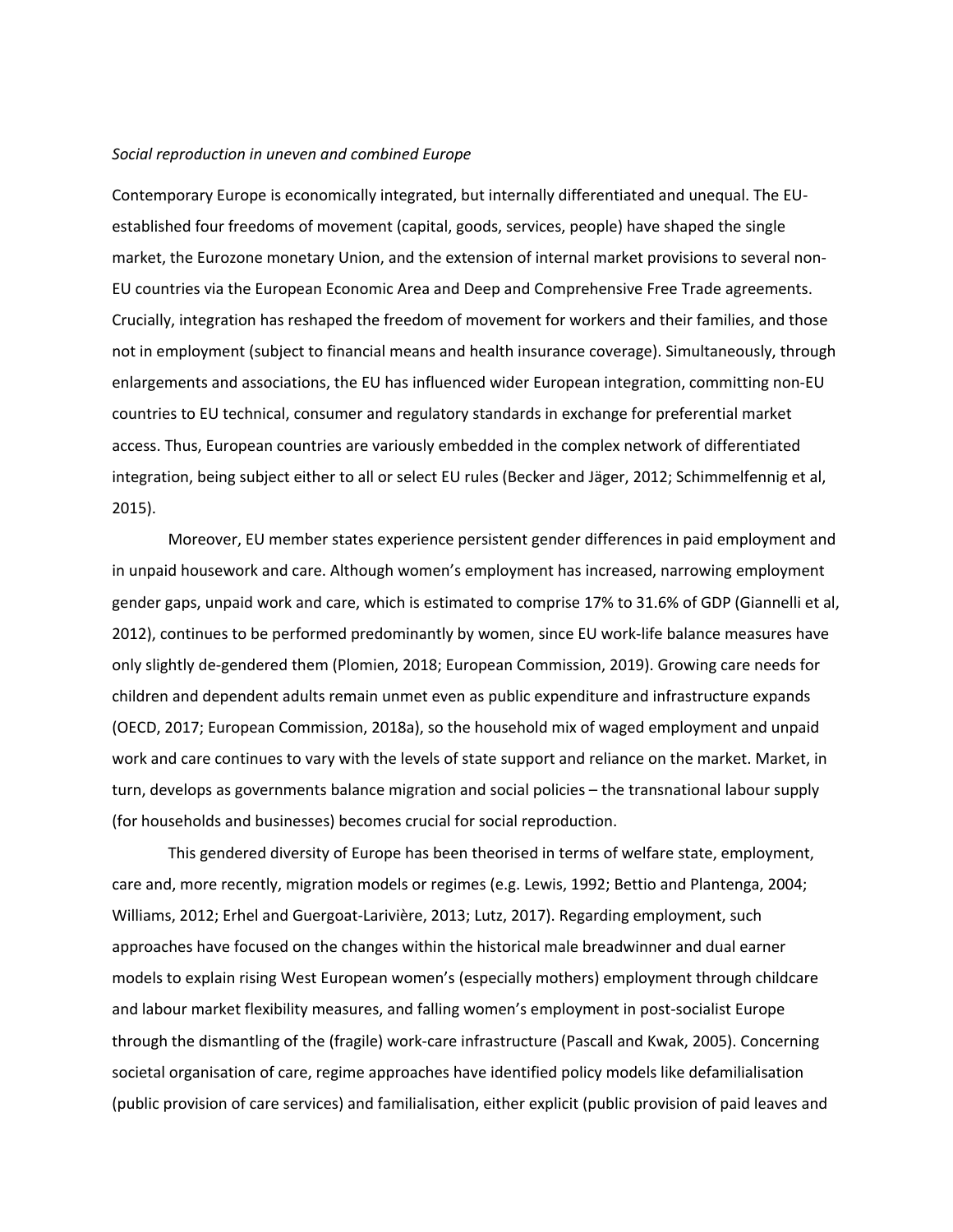benefits) or implicit (limited provision of services or benefits) (Leitner, 2003; Saraceno and Keck, 2011; Erhel and Guergoat-Larivière, 2013). In addition to the work-care axis, migration scholars have outlined how labour market needs dictate the rules for transnational labour mobility, with feminist researchers arguing for connecting migration, labour market and care regimes (Williams, 2012; Engbersen et al, 2017; Lutz, 2017).

Understanding how these complex processes interact, however, demands a more encompassing framework than regime analysis. The differences in labour and employment, unpaid work and care, and the intersection of labour mobility in these processes, are founded on diverse forms of gendered social organisation that result from particular constellations of power and social struggles forged and institutionalised in nation states within global capitalism (Gerstenberger, 2007). Waves of restructuring and regulation of global capital and national states 'build on, exploit, intensify and canalize inherited differences among (supranational, national and subnational) regulatory landscapes', constituting a variegated neoliberalisation (Brenner et al, 2010: 195). Building from the inherently interdependent and conflictive productive-reproductive relationship, we bridge the problem of social reproduction theoretically with the concept of variegated neoliberalisation (Brenner et al, 2010). Theorising social reproduction as variegated (Bakker and Gill, 2019), whereby households, culture and the economy are shaped and (re)negotiated over time, offers a fuller understanding of production-reproduction processes. This framework conceptualises variegation as co-constitutive of the regulatory transformations that define the scope and depth of social reproduction. Neoliberalisation processes exacerbate existing institutional-spatial differentiation and contribute to a cumulative, market-oriented reworking of the parameters of social reproduction, while those facing depletion can seek mitigation against it, including through labour mobility. Variegated social reproduction in contemporary Europe, thus, represents an interconnected process of transnationalisation of production and social reproduction, the neoliberalisation of states and state-involvement in social reproduction, and the inducement of depletions. Labour mobility aimed at mitigating such depletions confronts the differentiated regulation of citizenship entitlements, or their de facto failures, potentially constituting new harms.

## *Delineating the scope of analysis*

Our analysis of the interconnected mobilities of labour between Ukraine, Poland and the UK within care provision, food production, and housing construction sectors draws on the feminist political economy tradition. We use secondary data, especially statistics, research-based reports and recent academic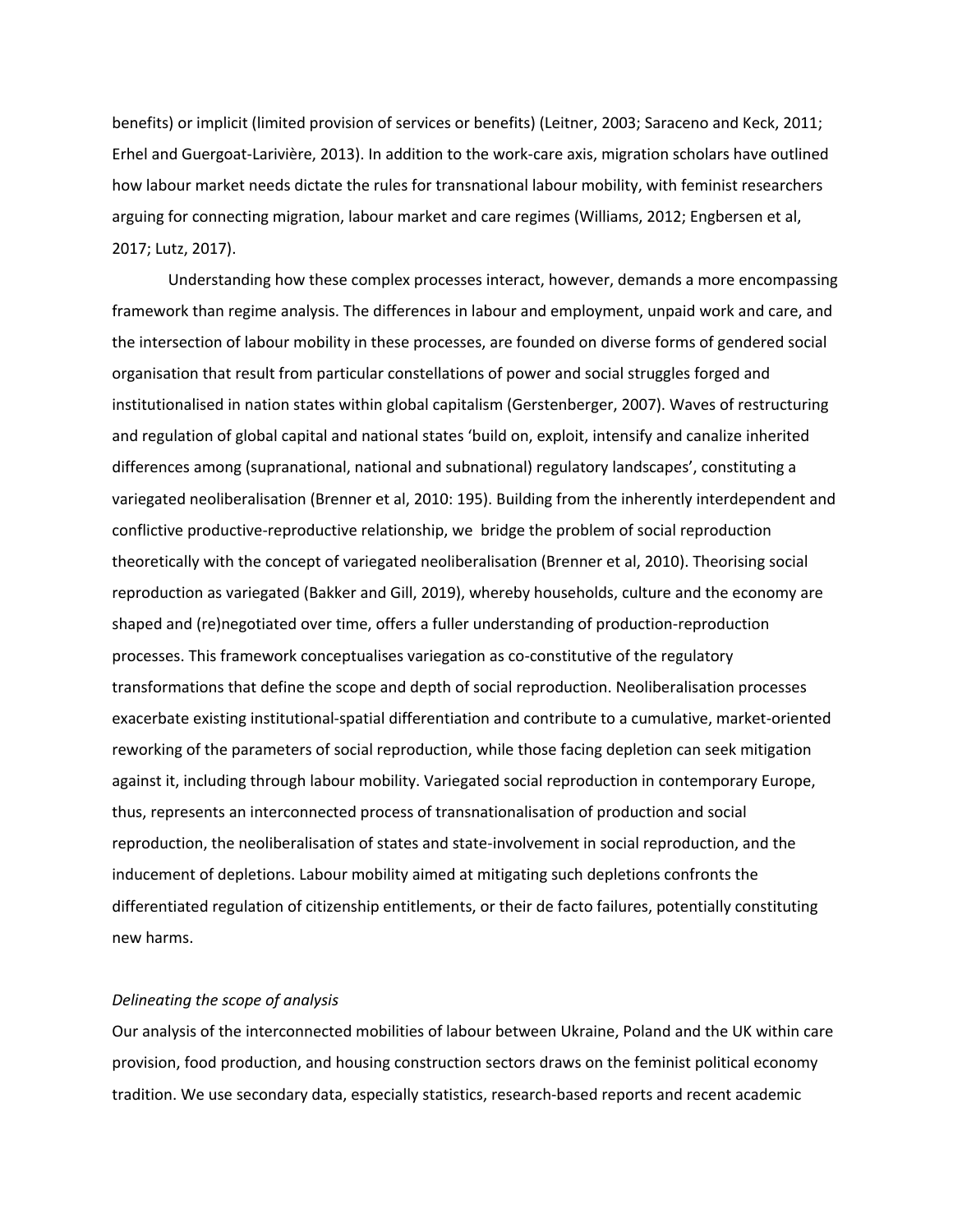studies illustratively to construct our argument about the dynamics of social reproduction in contemporary Europe. Based on our conceptualisation of social reproduction we have selected the three sectors due to their enmeshing within the spheres of production and reproduction to form a nexus without which sustaining individuals, communities and societies is unimaginable. They straddle the unpaid–paid labour divide, from the most commodified construction sector to the predominantly uncommodified care provision. Actors in these sectors experience similar profitability or income pressures as in the rest of the economy, but because activities in them are labour-intensive, linked to subsistence and locally underpinned by gendered culture, the available cost-saving fixes for businesses and households are limited. Consequently, the care, food and housing sectors are sites of considerable labour shortages and labour mobility, with workers utilising market-based mitigation strategies to provision individual and household social reproduction needs, and businesses using migrants for improving resourcing and labour control. Finally, labour in these sectors is gendered in different ways, being predominantly feminised in care, mixed in food, and overwhelmingly masculinised in housing, as a result framing women's and men's opportunities and constraints differently, and unevenly reconstituting gender relations in Europe.

We have selected Poland, Ukraine and the UK due to significant labour mobility connecting them as either large senders or receivers (or simultaneously both) of migrant workers. Their interrelatedness is underpinned by their differential embeddedness in an integrated Europe, demarcated by the different political and economic agendas deriving from membership in or association with the EU. This process of combined and unequal political and economic development shapes these countries' scope for addressing their specific needs of production and social reproduction. Consequently, in all three countries labour mobility has been a prominent strategy, albeit featuring distinct motivations, for households, businesses and states. The relative differences between the 'peripheral' (Ukraine), 'semi-peripheral' (Poland) and 'core' (pre-Brexit UK) political economies of Europe allow us to analyse labour mobility as mitigation, and to assess its ramifications for citizenship entitlement harms.

## **Gendered labour mobility in transnational Europe**

*The political economies of Ukraine, Poland, and the UK*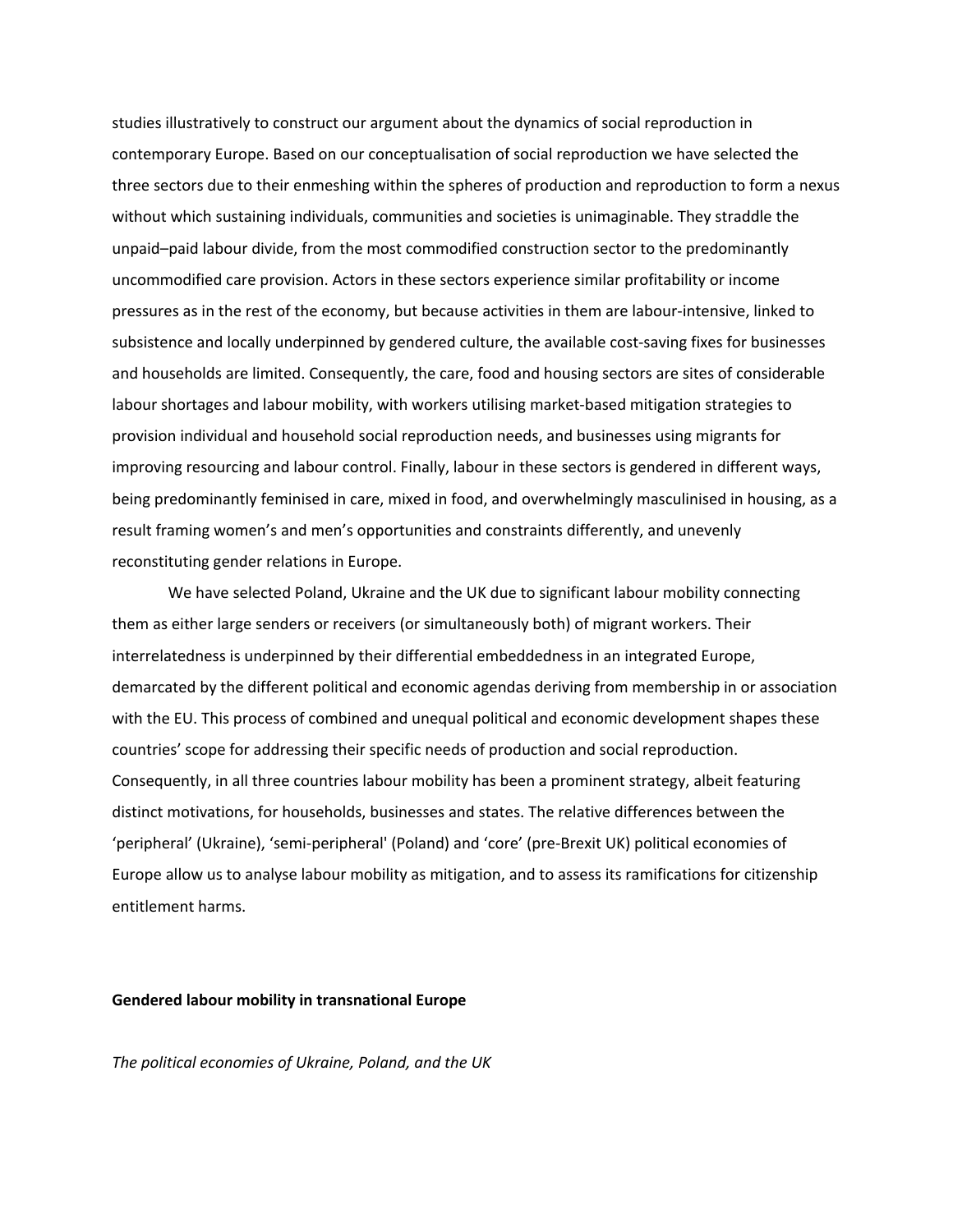Despite common global economic pressures, the distinct social and political constellations in Ukraine, Poland and the UK have created divergent gendered political economies and forms of social reproduction (see Table 1). Ukraine's and Poland's integration into world markets following the collapse of state-socialism set in motion the dissolution of their uncompetitive manufacturing, displacing large numbers of workers, especially lower-skilled women, and reshaping their gendered employment structures. De-industrialisation in the UK turned it into a leading centre of international finance, corporate legal services and high-tech manufacturing, causing extensive social re-allocations, de-skilling and re-skilling, and many more women entering employment.

| Table 1: Main socioeconomic indicators for Ukraine, Poland and the UK, 2016-2018. |  |
|-----------------------------------------------------------------------------------|--|
|-----------------------------------------------------------------------------------|--|

| Category                                                                                                 | Ukraine           | Poland            | UK.           |
|----------------------------------------------------------------------------------------------------------|-------------------|-------------------|---------------|
| Demography                                                                                               |                   |                   |               |
| - population (million)                                                                                   | 42.4              | 37.9              | 66.3          |
| - life expectancy (years, men / women)                                                                   | 67.5 / 77.3       | 73.9 / 81.8       | 79.5 / 83.1   |
| - total fertility rate                                                                                   | 1.35              | 1.5               | 1.7           |
| Labour Market                                                                                            |                   |                   |               |
| - employment (rate, 20-64, men / women)                                                                  | 69.4 / 59.4       | 78.2/ 63.6        | 83.3 / 73.1   |
| - unemployment (rate, 15-74, men / women)                                                                | 11.1 / 7.7        | 4.9/4.9           | 4.5/4.2       |
| - non-employed due to family responsibilities (% of 'inactive'<br>working-age population, men/women) $1$ | 15/45.5           | 11/39.9           | 8.2 / 37.6    |
| <b>Social Conditions</b>                                                                                 |                   |                   |               |
| - GDP per capita (PPP, international dollars) <sup>2</sup>                                               | 9,333             | 31,336            | 45,973        |
| - social protection expenditure (% GDP, including health,<br>excluding admin. costs)                     | 18.2              | 20.6              | 25.6          |
| - population at risk of poverty after transfers (%)                                                      | 23.5              | 14.8              | 18.9          |
| - formal childcare (%, 0-3 / preschool) 3                                                                | 14.8 / 59         | 10.9 / 59.4       | 38.7 / 69.6   |
| - gender order                                                                                           | retraditionalised | retraditionalised | transitioning |

Sources: Eurostat 2019; 1: for Ukraine: UKRSTAT 2018a, Table 4.2; 2: World Bank 2020; 3: for Ukraine UKRSTAT 2018b, Table 1.12

Poland's endowment of a skilled workforce and its foreign capital-dominated privatisation (incentivised by tax-breaks, discounted real estate and training subsidies) brought some industrial and skill upgrading (Bohle and Greskovitz, 2006; Drahokoupil, 2009). Simultaneously, transition-period high unemployment and labour market informality have formalised into flexibility through precarious 'junk contracts', which together with age and gender segregation have cemented inequalities (Czarzasty et al, 2014; Drahokoupil and Piasna, 2018). Ukraine started from a similar position to Poland, but oligarchic state capture resulted in low foreign direct investment, lack of industrial upgrading (Mykhnenko and Swain, 2010; Yurchenko, 2018), and the dominance of low-wage, informal and insecure employment (Williams et al, 2011). Structural changes in Britain began in the late 1970s, when profitability pressures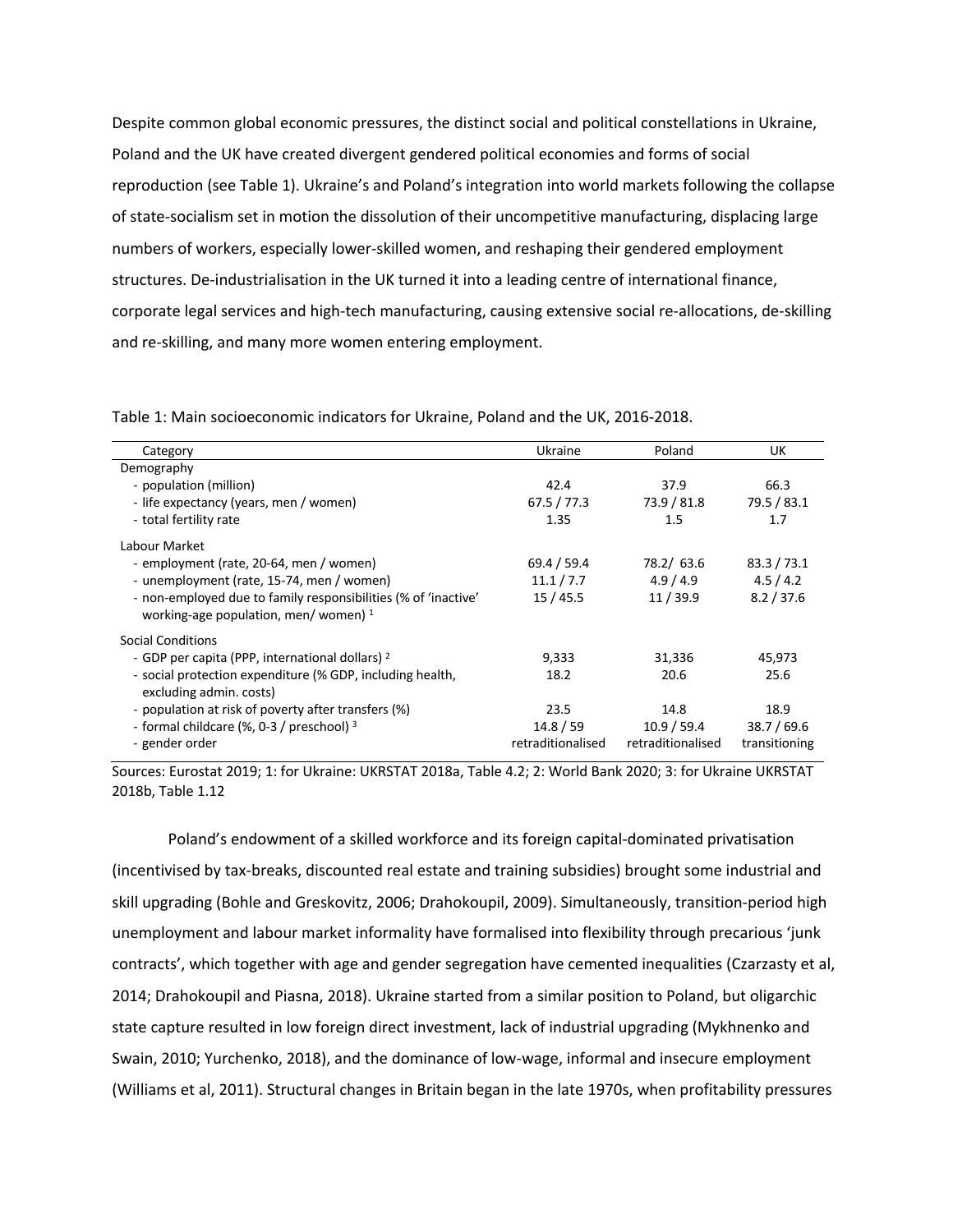in manufacturing broke the post-war Keynesian compromise with its industrial policy, training schemes and a generous welfare state (Clarke, 1988). The deregulation of the British economy has fostered the development of a flexible labour market characterised by individualised labour contracts and the deterioration of job and income security (Deakin and Wilkinson, 1991).

In all three countries, then, economic transformations have affected access to and conditions of employment, such that waged work fails to guarantee the fulfilment of the full spectrum of social reproduction needs. Furthermore, the neoliberalisation of state policy has made the extent and scope of social protection subordinate to the development of competitiveness and market growth, thus making both wages and public policy contingent on economic performance. The last three decades of economic growth have been uneven (World Bank, 2020). While growth has been consistently positive in Poland, the net outflow of profits and property incomes continues and exceeds EU transfers (Piketty, 2019). Poland's foreign capital orientation negatively impacts its welfare provisioning capacity, resulting in its net social expenditure being among the lowest in the EU. Slower economic growth in the UK has been accompanied by neoliberal policies of the 1980s-2000s that significantly curtailed social expenditure, while negative growth in 2008-2010 and post-2010 austerity policies fundamentally reordered the relationship between the state and the market in the provision of welfare in favour of the latter (Grimshaw and Rubery, 2012). Finally, Ukraine's economic growth has been both volatile and netnegative. It was one of the worst affected post-socialist economies in the 2008 global economic crisis, whose double-digit GDP growth rate decline necessitated massive public expenditure cuts required by a \$16 billion IMF stand-by loan (ILO, 2013). The 2014 political crisis and Russia's military intervention compounded these problems with rapid inflation and the collapse of investment and social services

Generating different levels of wealth (the UK is wealthier than Poland and Ukraine, respectively ranking 14<sup>th</sup>, 26<sup>th</sup> and 45<sup>th</sup> of forty-six European nations), aggregate social protection expenditure in the three countries is, moreover, utilised in distinct ways (see Table 1). For example, Poland prioritises unemployment, poverty, and income inequality while the UK emphasizes unemployment, health and family domains (Antonelli and De Bonis, 2017), thus intervening differently in the state-markethousehold resource mix facilitating social reproduction. Family policies, in particular, mediate social reproduction across the paid-unpaid work continuum, by incentivising or disincentivising the commodification of unpaid work and workers. In Ukraine, despite a comprehensive legal gender equality framework, combining childcare with employment has become more difficult as family policies emphasise women's care leaves and benefits, disincentivising women's employment and childbearing alike and reinforcing 'neotraditionalism' (Johnson and Robinson, 2007; Hankivsky and Salnykova, 2012;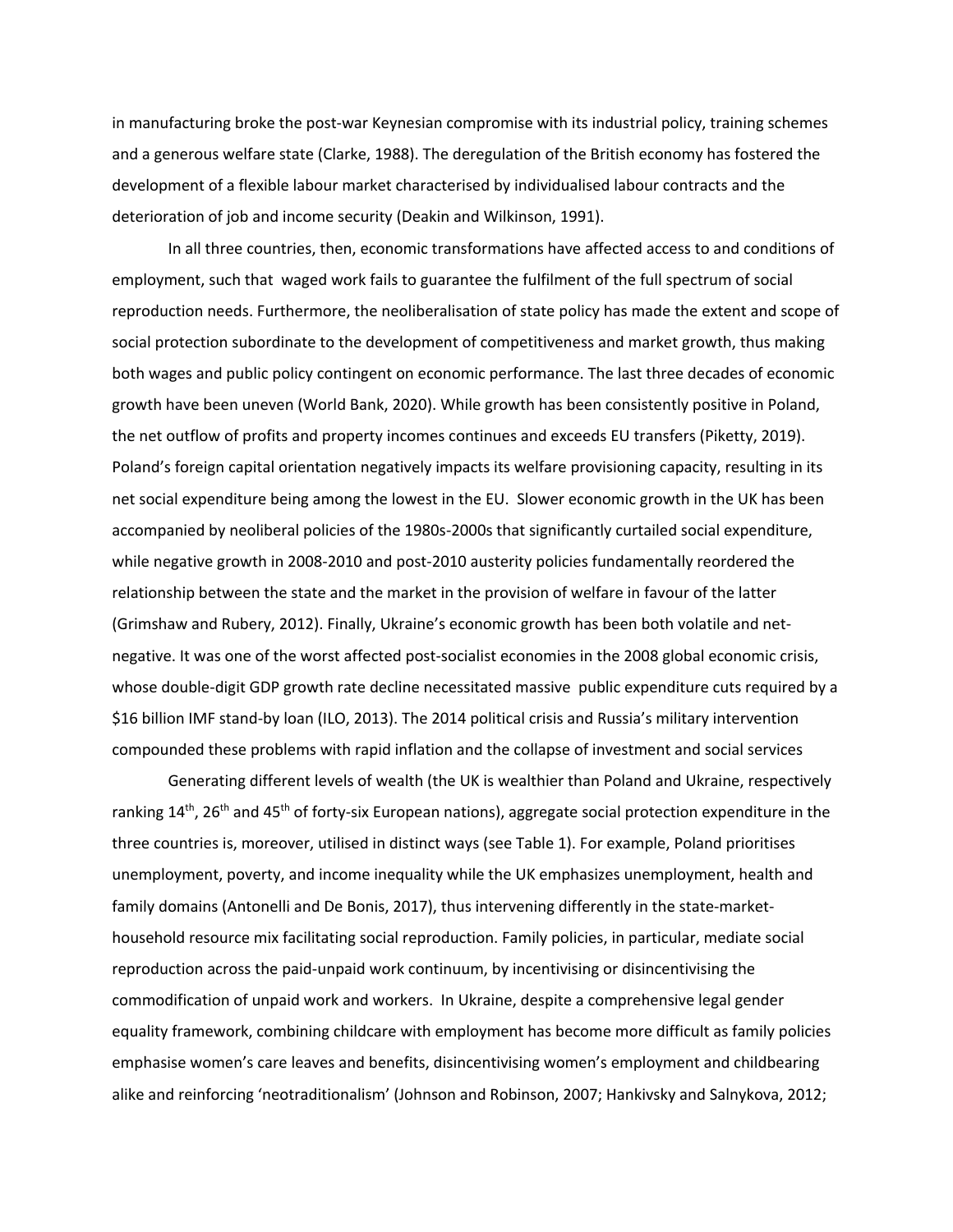ILO, 2013). Poland's similar re-traditionalisation of the gender order ensued from adverse labour market conditions and familialist policies unsupportive of women's financial autonomy (Saraceno and Keck, 2011; Giordano, 2019), only recently seeing better employment outcomes and childcare services (alongside pro-natalist benefits) (Plomien, 2019; Shields, 2019). The UK's mixed family policy model, which includes some childcare provisioning beside counter-measures in the form of unpaid family care contributions and fiscal arrangements benefiting male breadwinner households, marginally modifies the male breadwinner/female caregiver model (Keck and Saraceno, 2011; Giordano, 2019).

The absolute and relative differences in economic performance, labour markets and social protection, with their uneven support for paid and unpaid work and care, indicate the variegation of social reproduction across Europe. It is not simply the fact of variegation, but the relative adequacy of the mix of resources that explain why migration becomes a means of redressing insufficiencies. Just as important are the opportunities, to households and businesses, created by different state policies, and how much these policies aim to address certain social reproduction depletions.

#### *Labour mobility flows and their determinants*

Migration patterns of Polish workers to the UK and Ukrainian workers to Poland have interacted with legal structures, political-economic developments and gendered norms. In 2017 the number of workingage EU citizens in the UK was 2.6 million, comprising 7% of the total population (compared with 1.9 million of non-EU working-age migrants) (European Commission, 2018b). Polish nationals constitute the second largest group of mobile workers in the EU (17%, following Romanians at 21%), and have become the largest in the UK, reaching 734,000 in 2017 (nearly 28% of working-age EU migrants) (Ibid). The number of Polish-born people in the UK has increased substantially since the 2004 EU-enlargement, peaking in excess of 900,000 in 2017 (see Figure 1). While historically Poland was not a significant migration destination, it has become one, issuing the greatest number of EU residence permits (22%), before Germany (17%) and the UK (16%), the majority being employment permits, with Ukrainians receiving 662,000, nearly 88% of them in Poland (Eurostat, 2018). Polish employers' high demand for Ukrainian workers (see Figure 1) generated 1.4 million jobs (942,000 men, 504,000 women) over the course of the year (MRPiPS, 2019) or 423,000 monthly (Górny et al, 2018).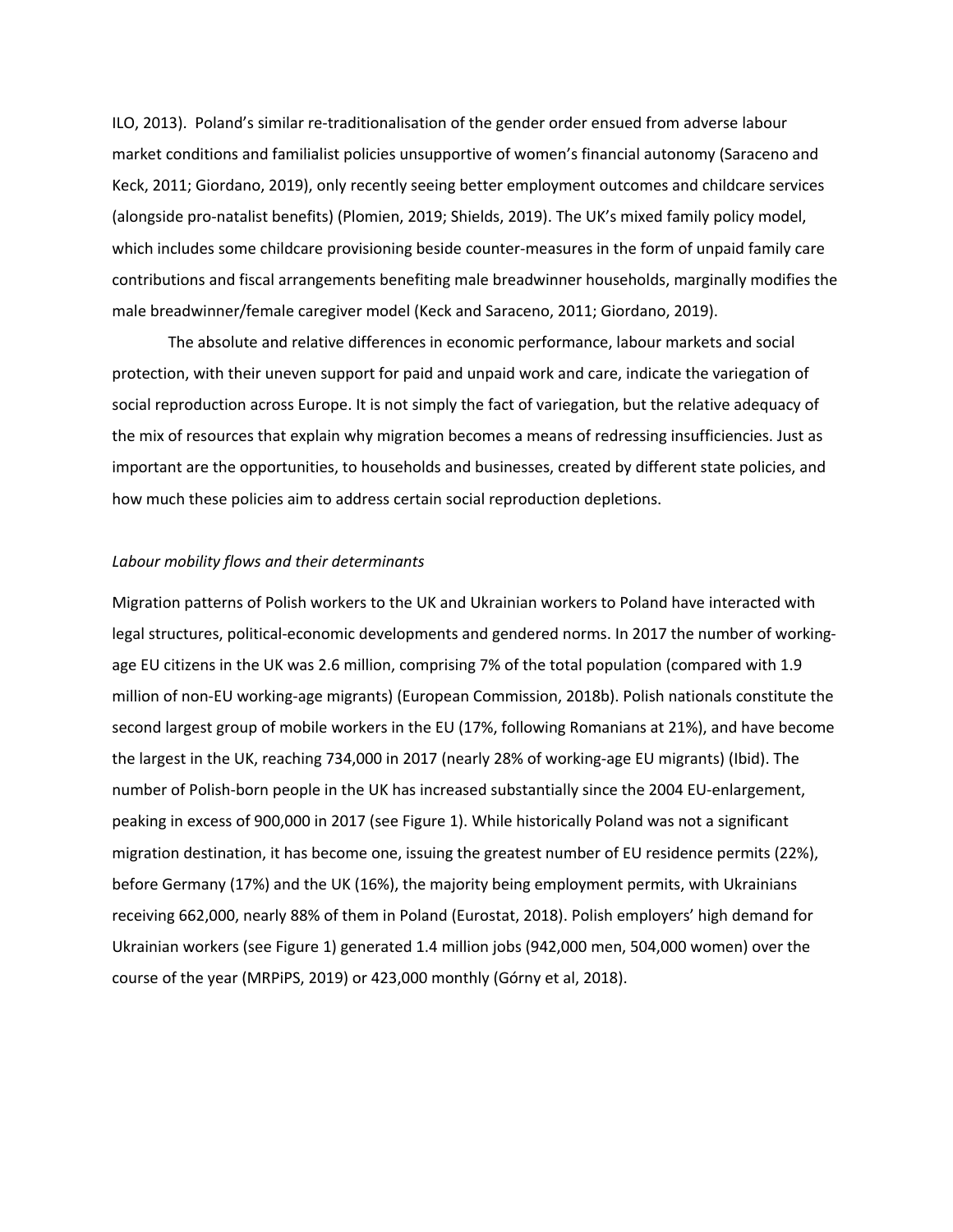



Sources: upper panel ONS (2007-2017); lower panel MRPiPS (2019)

Figure 1 demonstrates that in both destinations, women make-up a large proportion of migrants, but in the UK Polish-born women comprise a slight majority, while in Poland the faster increase of Ukrainian-born male workers has widened the gender gap from 2014 onwards. Intra-EU labour mobility patterns show (see Table 2) that migrants work more frequently than nationals in construction (11% vs. 5%) and accommodation and food services (10% vs. 6%). In certain sectors and occupations, migrant workers are overrepresented in jobs with labour shortages and, at the same time, there are unemployed non-migrant workers having the required skills to fill them (European Commission, 2014; 2018b). Poland, for instance, faces acute labour shortages partly because of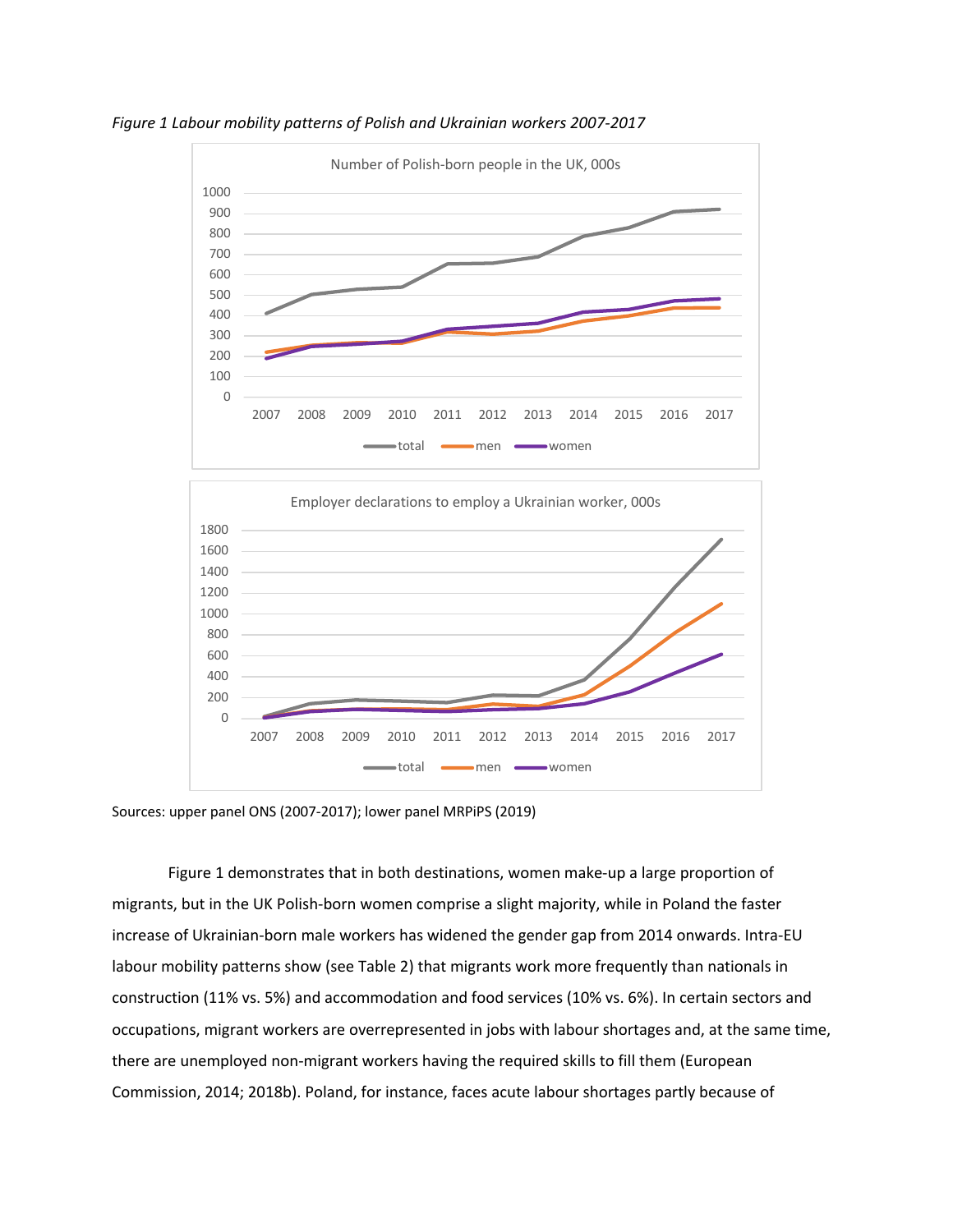emigration (European Commission, 2014; 2018b; White et al, 2018) and partly because local workers do not fill existing vacancies. Construction, transport and services sectors and agriculture, construction, and food preparation occupations all experience shortages, demanding workers for building and related trades, personal services and personal care (European Commission, 2018b). The ratio of Polish transnational to national workers (see Table 2) indicates complex mobility-employment interactions; for example, the extreme 'activities of households as employers' ratio demonstrates that employment in this sector (not experiencing shortages in Poland) is much more likely abroad than nationally; the moderately high ratio in 'human health and social work', on the other hand, experiences mobilityrelated shortages (European Commission, 2018b). Migrant workers in Poland, of whom over 90% are Ukrainian, help to prevent more severe gaps. The functioning of the gender-balanced (45% female) agricultural sector, for instance, depends on them, although agriculture's share in migrant employment has receded in favour of masculinised construction (97% male), while the feminised domestic sector (90% female) remains small (Górny et al, 2018; Table 2). Similarly, food, construction and care sectors in the UK that rely on migrant workers, nonetheless experience recruitment problems (McGuinness and Garton Grimwood, 2017; Skills for Care, 2018; Migration Advisory Committee, 2018; Baker, 2019; Fernāndez-Reino and Renzo, 2019). The UK agriculture, forestry and fisheries sectors are heavily dependent on seasonal migrant workers, local workers holding only 1% of these jobs (Migration Advisory Committee, 2018).

High numbers of Polish workers in housing, food and care sectors seek and find employment in the UK instead of in Poland, where jobs in these sectors are left vacant or are performed by workers from Ukraine, whereas British workers do not fill them even when they have relevant skills. Various actors are involved in bringing to life this complex process through opportunities offered by transnationalisation. Households seek resources to satisfy social reproduction needs by relying on labour mobility – Ukrainian men gain construction employment in Poland and Polish men do the same work in the UK. Polish employers actively seek to fill vacancies with migrant workers because such workers 'work hard' making 'few demands' (Górny et al, 2018). Similarly, UK employers demand flexible migrant workers 'willing' to work long, unsociable hours – construction, food and care sectors in the UK target migrant workers through recruitment drives abroad, whilst employers see no alternatives to them (Jones, 2016; Migration Advisory Committee, 2018).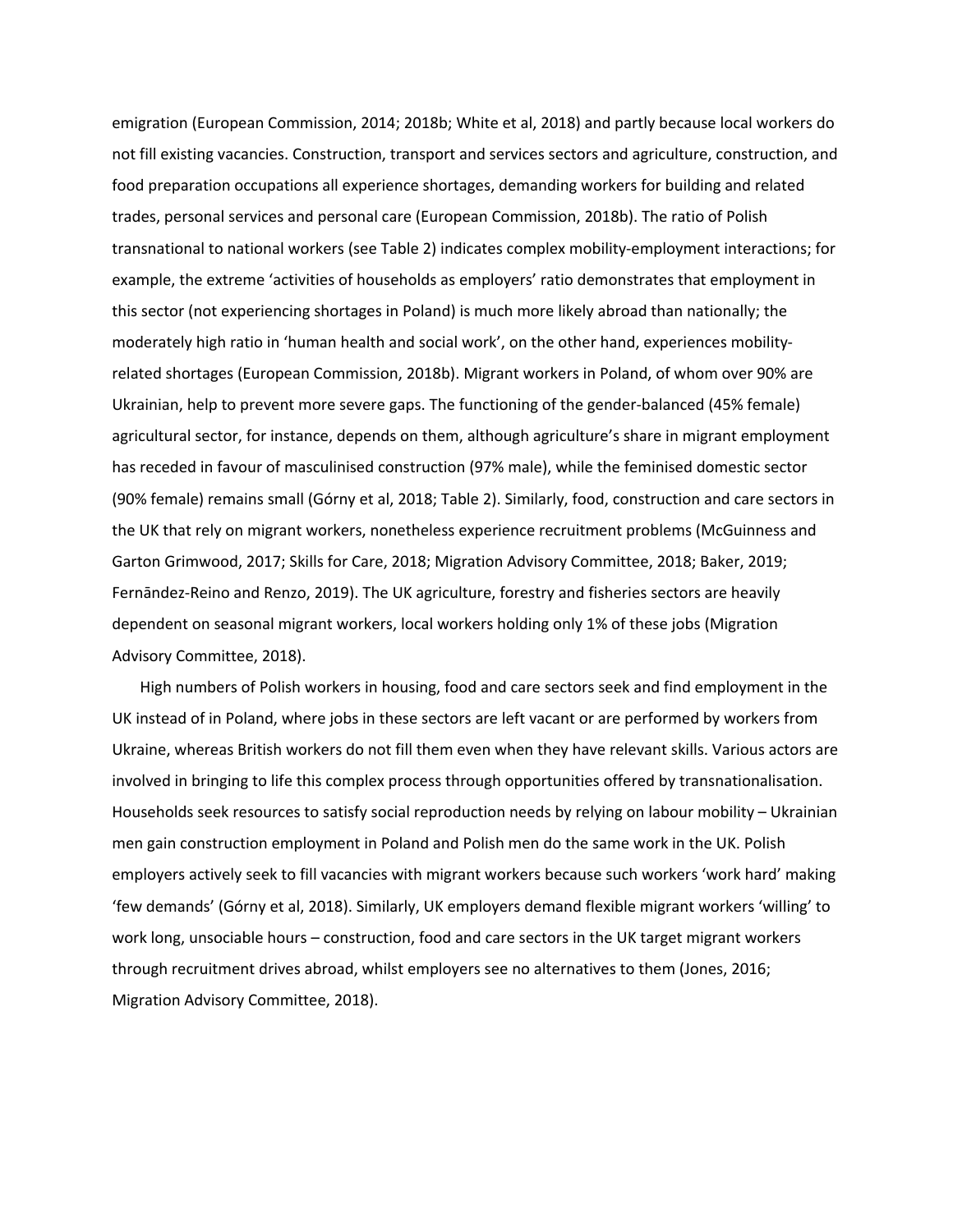| Labour shortage sectors and occupations with above average shares of EU-migrant workers $^1$<br>2017 |                                                |           |          |
|------------------------------------------------------------------------------------------------------|------------------------------------------------|-----------|----------|
| EU: mobile/local workers by                                                                          | activities of households as employers          |           | 4/2      |
| employment sector (%)                                                                                | accommodation and food services                |           | 10/6     |
|                                                                                                      | construction                                   |           | 11/5     |
| <b>EU: occupations with highest</b>                                                                  | cleaners and helpers                           |           | 13       |
| mobile workers share (%)                                                                             | food preparation assistants                    |           | 12       |
|                                                                                                      | mining, construction, manufacturing, transport |           | 10       |
|                                                                                                      | agricultural, forestry and fisheries           |           | 10       |
|                                                                                                      | building and related trades                    |           | 8        |
|                                                                                                      | personal services                              |           | 7        |
| UK: occupations with high mobile                                                                     | mining, construction, manufacturing, transport |           | 24       |
| workers share (%)                                                                                    | food preparation assistants                    |           | 14       |
|                                                                                                      | drivers and mobile plant operators             |           | 11       |
|                                                                                                      | personal care workers                          |           | 7        |
| PL mobile/national workers ratio in                                                                  | activities of households as employers          |           | 142      |
| the same sector in Poland (%)                                                                        | accommodation and food services                |           | 30       |
|                                                                                                      | construction                                   |           | 16       |
|                                                                                                      | health and social work                         |           | 12       |
| Change in employment share of third country nationals (TCNs) in sectors in Poland <sup>2</sup>       |                                                | 2014      | 2017     |
| PL: TCN share (%)                                                                                    | agricultural, forestry and fisheries           | 5.3/46    | 2.4/16.8 |
| (work permits / employer                                                                             | construction                                   | 16.2/14.1 | 19.6/13  |
| declarations)                                                                                        | accommodation and food services                | 6.5/1.2   | 3.8/2.4  |
|                                                                                                      | activities of households as employers          | 13.2/3.3  | 3.7/0.8  |

*Table 2 Labour shortages in the EU, the UK, and Poland.* 

Sources: 1: EC 2018b; 2: MRPiPS (2019)

Note: Mobile workers are EU nationals, TCNs are from outside the EU.

State involvement at national and EU levels facilitates labour mobility to fill gaps generated in the labour market by structural reforms, gender realignments and EU integration. The UK opened its labour market to 2004 accession countries' workers, initially granting them limited access to social benefits and, following 12 months of employment, to the full range of entitlements (Kilkey et al, 2014). This relatively privileged regime was combined with a difficult labour market situation in Poland at the time, especially high unemployment and low pay. Poland's accession to the EU, initially helped to turn its economy around, but also created labour shortages as circular migration and emigration has structurally turned Poland into a net labour exporter (Meardi, 2012). Polish migration policy has thus primarily been oriented towards reducing labour shortages, introducing in 2006 a *simplified procedure* for employing foreign workers, initially in agriculture and from 2007 in all sectors. Ukraine's falling demand for vocationally trained workers and wages lagging behind inflation (Brainerd, 2010) has led to significant labour emigration to Poland, but on precarious terms. Migration regulations and the emergence of a booming temporary employment agencies industry, privileges short-term employment (up to 6 months annually or 9-month seasonal permits in agriculture, accommodation and food sectors). The majority of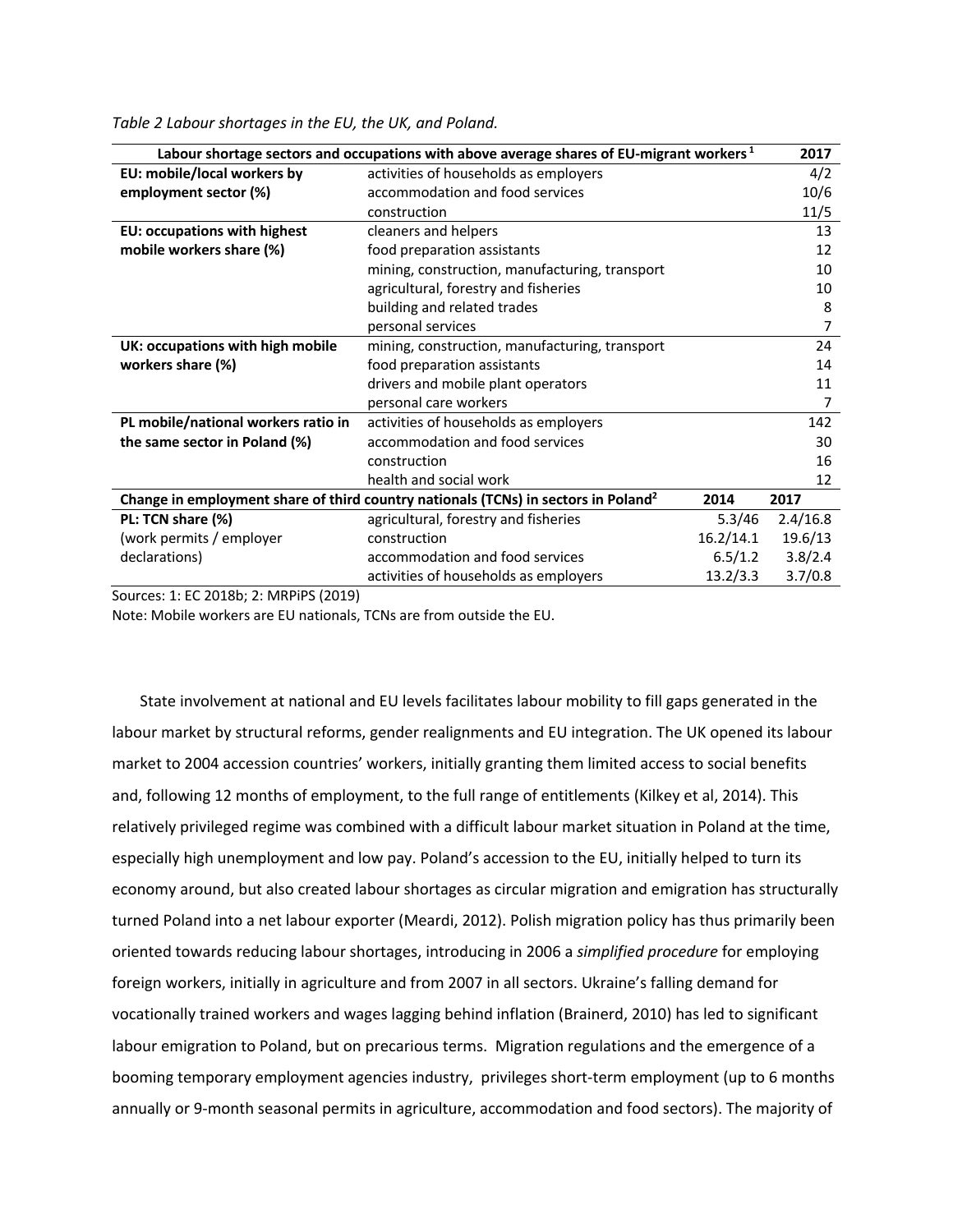Ukrainian workers in Poland are thus in the country briefly, although a growing number desire a longer temporary (up to 3 years) or permanent residence. By 2019 nearly 180,000 Ukrainians had valid temporary (77%) or permanent (20%) residence permits (Urząd ds Cudzoziemców, 2019) – numbers paling in comparison to short-term and seasonal workers contributing to the Polish economy annually.

#### *Citizenship entitlement harms*

Labour mobility affords access to employment on terms not available to workers in the country of origin, but this entails incursions into citizenship rights. The formal status of Ukrainian migrants in Poland is explicitly limited and contingent on the oscillations of labour market and migration policy, which have prioritised production needs. Although an increasing proportion of Ukrainian workers gain some social citizenship rights (e.g. 441,000 Ukrainian nationals have become insured by the end of 2018 (Zakład Ubezpieczeń Społecznych, 2018)), their temporary long-hours employment, with evidence of working time and pay abuses (Górny et al, 2018), constrains their full participation in transnational life-sustaining activities. In such a legal environment, they are construed explicitly as labour inputs. From the perspective of Ukrainian migrants, the ability to work in Poland, with higher wages and better working conditions, furnishes both the immediate means of securing greater subsistence and, via remittances, benefits Ukrainian households, to satisfy the needs of social reproduction. For example, Ukrainian men in construction employment in Poland, like many migrant fathers (Kilkey et al 2014; Mahon, this issue), assume responsibilities as long-distance contributors through remittances and emotional labour. Likewise, Ukrainian women working in Poland, engage in long-distance care responsibilities towards children, grandchildren and parents left 'back home' (Pallenga-Möllenbeck, 2013). Yet the scope of that social reproduction is stunted, not only by the fact that the lower pay and longer hours of work they must accept vis-à-vis Polish workers obtains a narrower range of goods and services, but also because their exclusion from social benefits and other state transfers, limits the mix of resources for social reproduction and increases their insecurity.

Polish migration to the UK enjoys a more privileged legal position and, *de jure*, allows for a more encompassing exercise of citizenship rights. Polish migrants are better able to accommodate their families and social reproductive needs (Kilkey et al, 2014) than Ukrainians in Poland. The framing of migrants as formal EU citizens changes the 'incomplete' migration (of male breadwinners) to wholefamily migration (White, 2011). These special EU citizenship rights, however, are wanting, as EU mobility framework protections are economically conditional and uncertain. Reforms to UK immigration and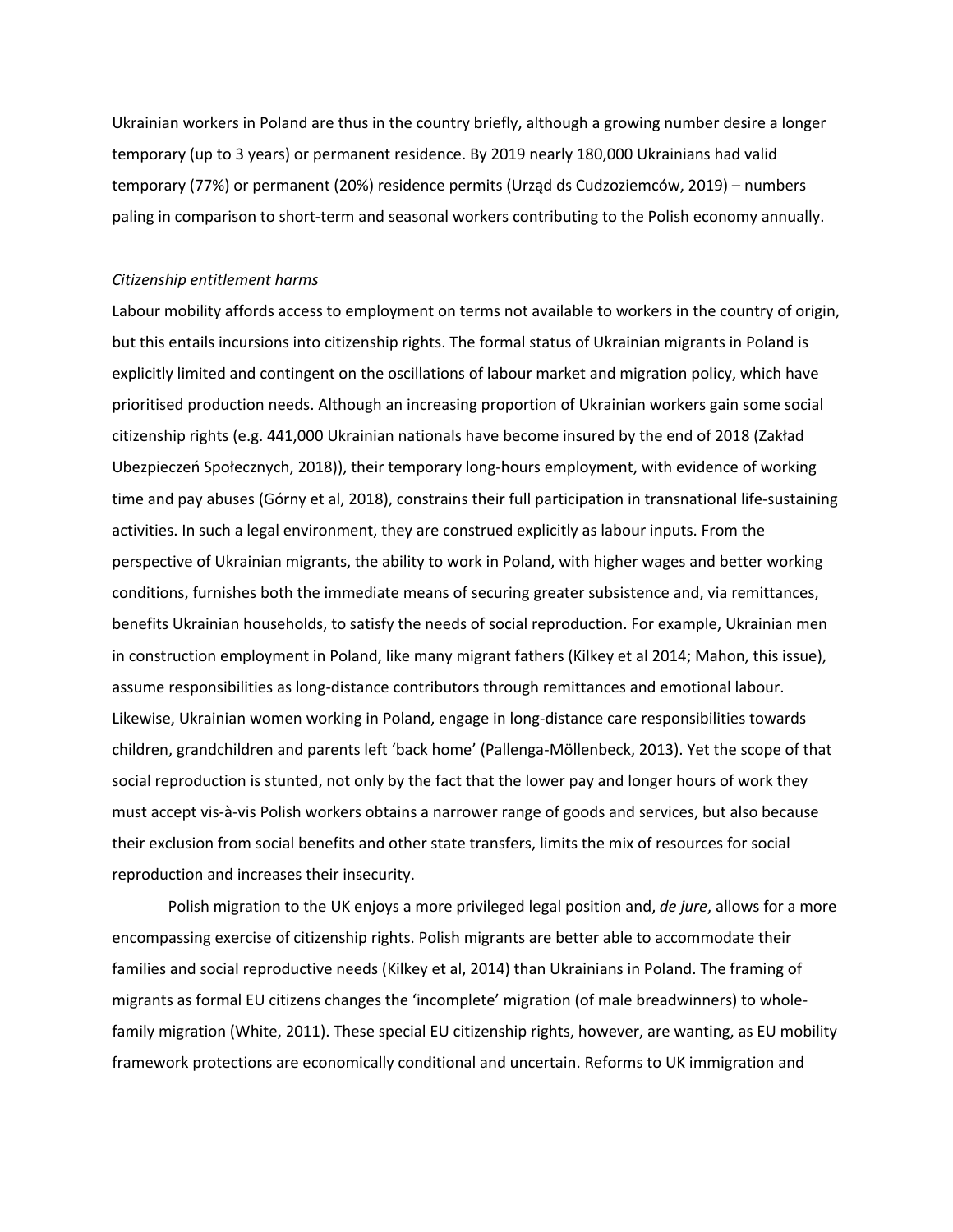welfare policy of 2014 and 2016 (restricting migrants' social benefits entitlements) signal the erosion of rights and vulnerability of EU nationals to legislation changes (Burrell and Schweneyher, 2019).

Additionally, the *de facto* truncation of citizenship entitlements of Poles in the UK echoes the exploitability of Ukrainians in Poland, with Polish workers often employed below their skill level in lowpaid and flexible jobs in the food, housing and care sectors (Jones, 2015; Burrell and Schweyher, 2019). Construed by employers and specialist temp agencies as units of labour with 'strong work ethic', Poles are preferred over local workers unwilling to accept food-processing employment for its 'low pay, the messiness of the job, the premium [that] there is to being on the dole' (Jones, 2015: 113). Other *de facto* citizenship entitlements curtailment happens when Polish workers, despite meeting immediate social reproduction needs with whole-family migrations, must negotiate hands-on filial care norms (e.g. towards ageing parents) transnationally (Ryan et al, 2009; Kordasiewicz et al, 2018).

Finally, citizenship entitlement harm emerges at a macro level, whether through short-term labour shortages in sectors crucial to social reproduction, such as healthcare, or in the long-term imbalances of the responsibilities for social reproduction between markets, states and households. Migrant remittances to Poland have been found to reduce income inequality and poverty rates, but not as effectively as welfare transfers (Giannetti et al, 2009); while remittances can serve a social protection function, being a private measure, they tend to substitute rather than complement public provision (Mina, 2019). Privileging or relying on the market renders the realisation of social citizenship uncertain for those excluded from adequate local employment, state provision or labour mobility, whether in Poland or Ukraine. Ukraine already shows signs of the kind of problems Poland is currently addressing by way of Ukrainian migrant workers.

Citizenship entitlement harms, thus, emerge in context specific ways. For individuals and households, the differences between Ukrainian workers in Poland and Polish workers in the UK the most obvious harms derive from their legal status. Substantively, however, even in conditions of formal citizenship equality, it is the social position of the mobile worker *qua migrant* that limits the realisation of entitlements. At the community or society level, the figure of the migrant conveys a significant structural problem, as market-based resources do not, and cannot, fulfil social requirements adequately, equitably and sustainably.

## **Conclusion**

Transnational labour mobility emerges as a mitigation strategy against the increased likelihood of depletion, as 'resource shortfalls' arise from wage decreases, employment insecurity, and the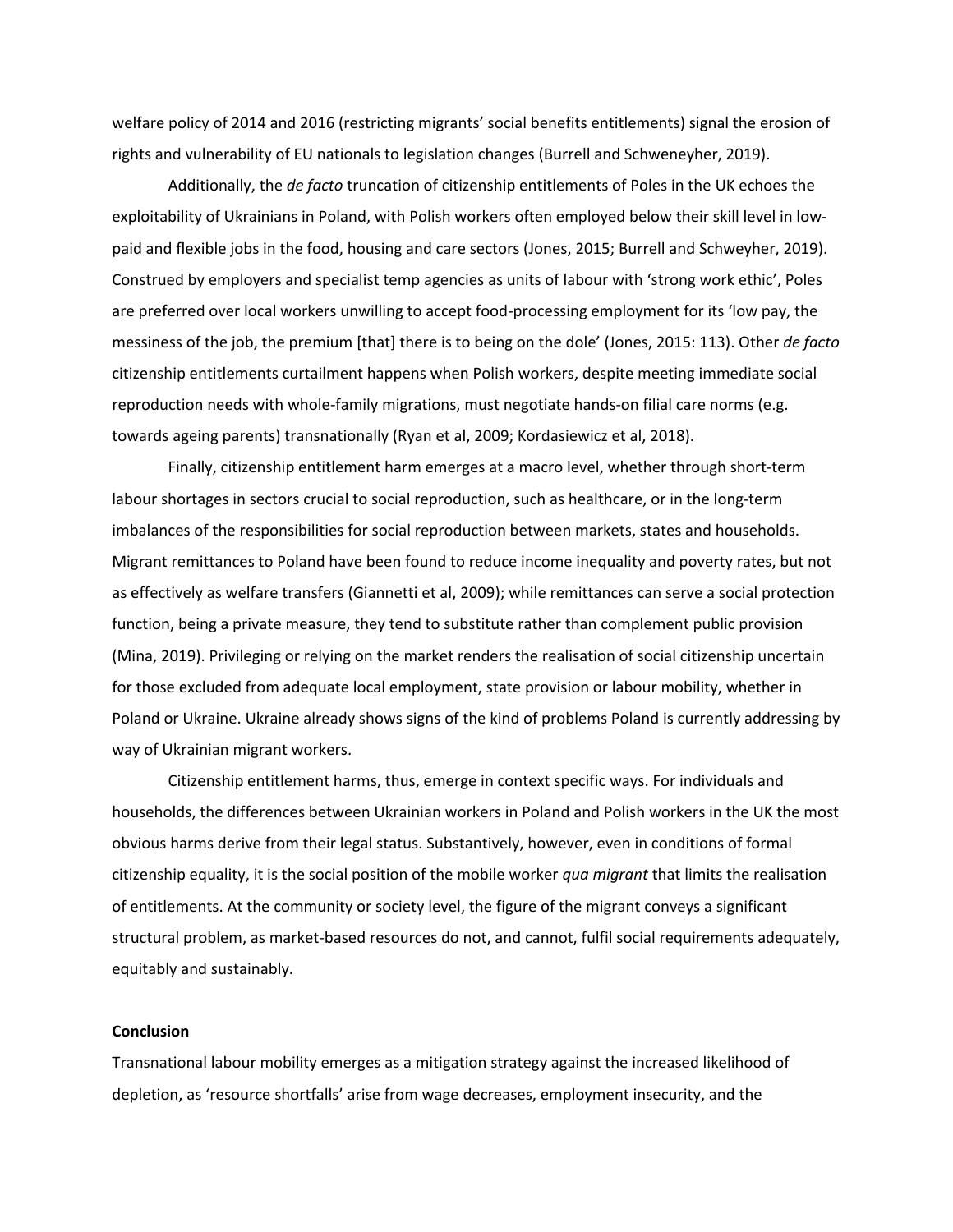dependence of state support on economic performance. The unevenness of historical experience, including differentiated immersion into world markets and variegated institutional reform, combined with the integrated European labour market presents mobile workers and households opportunities to improve living standards, businesses to address production problems, and states to facilitate both. We argue that labour mobility in a combined and uneven Europe fails to adequately address the consequences of labour market and welfare state restructuring, because opportunities opened up by markets and transnationalism are limited in scope, unevenly distributed, and socially unsustainable. By moving the resources of social reproduction in space rather than securing the means of replenishing them in place, mitigation through labour mobility denotes regressive redistribution within and between countries, addressing depletion in some parts of Europe and for some groups, while exacerbating it in other parts and for others.

Further, we suggest that labour mobility that connects people through unequal social relations, generates new and modifies existing harms. Rather than social reproduction being determined in specific locations according to locally negotiated arrangements and policies, market-led policies that preclude social entitlements connected to citizenship rights have a limited scope for redressing the depletions of social reproduction. The interconnected labour mobility in Europe is made possible by the existence of inequalities where states and employers require migrant workforces to solve the twin domestic problem of production and social reproduction. Yet, migrant workers stripped of their citizenship entitlements, being construed solely as labour power, cannot secure social reproduction of the total workforce. By not addressing the resource shortfalls that balance production and social reproduction, transnational labour mobility as a form of mitigation not only fails to redress depletion, but entrenches harm to citizenship entitlements. The harm to citizenship entitlements thus affects not just those deemed economic non-contributors (Rai et al, 2014) – as our analysis highlights, this harm arises even when economic contributions of mobile workers are the necessary condition for their access to and participation in the 'host' societies.

With this analysis we propose to extend the depletion framework conceptually by specifying its parameters in two ways. One, that in contemporary combined and unequal Europe transnational labour mobility forms a constituent part of the interconnected capitalist production/social reproduction process. Two, given our argument that mitigation is limited in scope, unevenly distributed, and socially unsustainable, responses to depletion that lack a transformation impulse will always lead to social citizenship harms. Put differently, the theoretical grasp of depletion will necessarily have to account for harms existing in a dialectical relationship with the different forms of responses to depletion.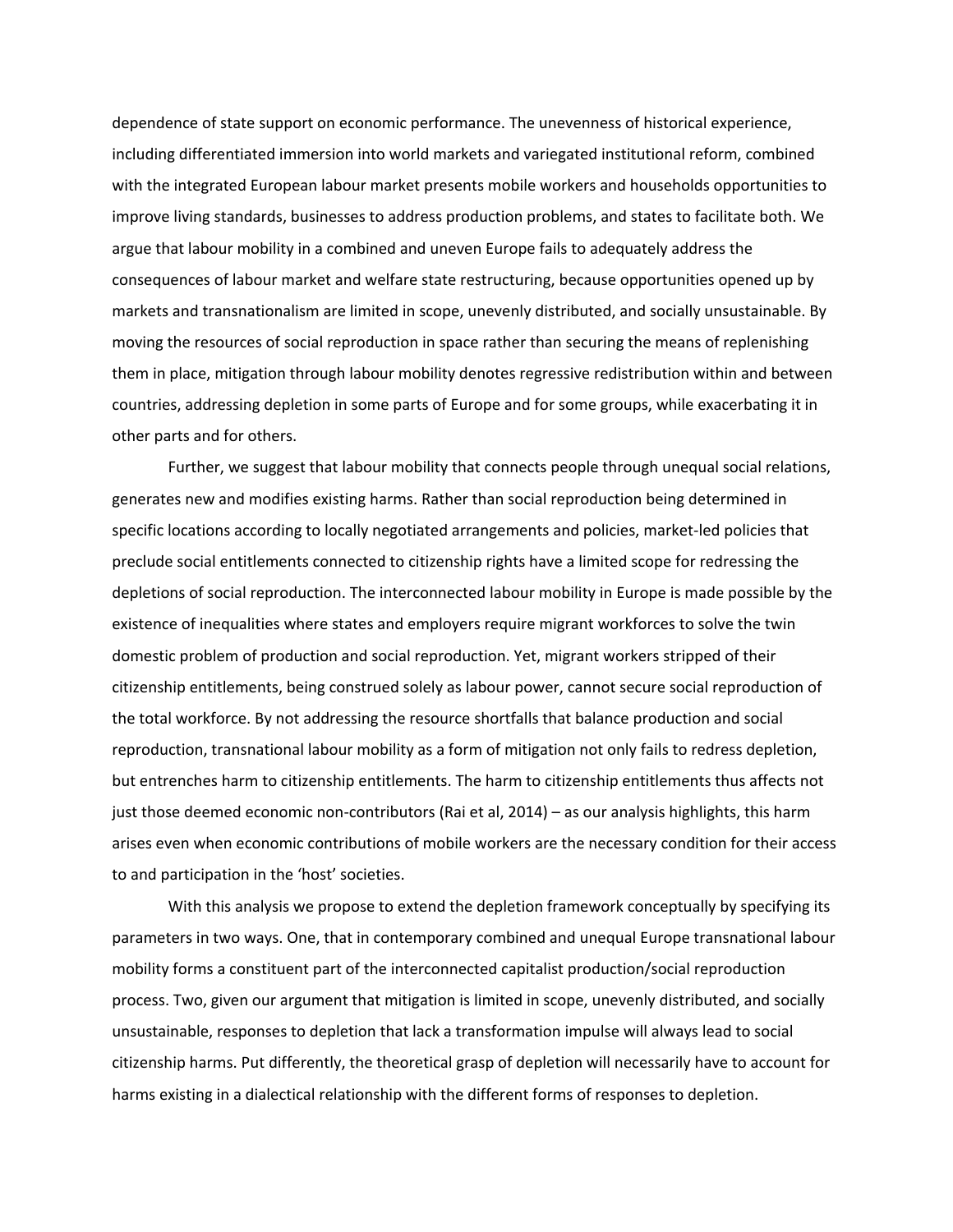# **The Authors declare that there is no conflict of interest.**

## **Acknowledgments**

We would like to thank Shirin Rai, Beth Goldblatt and Georgina Waylen for reading and commenting on drafts of this paper, the EJPG team Petra Ahrens, Liza Mügge and Kelly Dutton for their guidance, and especially the three anonymous reviewers for their insightful suggestions on improving the article. Any omissions and shortcomings are ours alone.

## **Bio notes**

Ania Plomien is Assistant Professor in the Department of Gender Studies at the London School of Economics and Political Science. Her research centres on the processes re/producing gender inequalities, including the gender division of labour, migration, and employment and care policy, especially in Poland, the UK and the EU.

Gregory Schwartz is Senior Lecturer in Labour and Global Transformations at the University of Bristol School of Management. His research focuses on various aspects of labour and social transformation in Eastern Europe, including workers' identities, class and subjectivity, the political economy of work and labour mobility.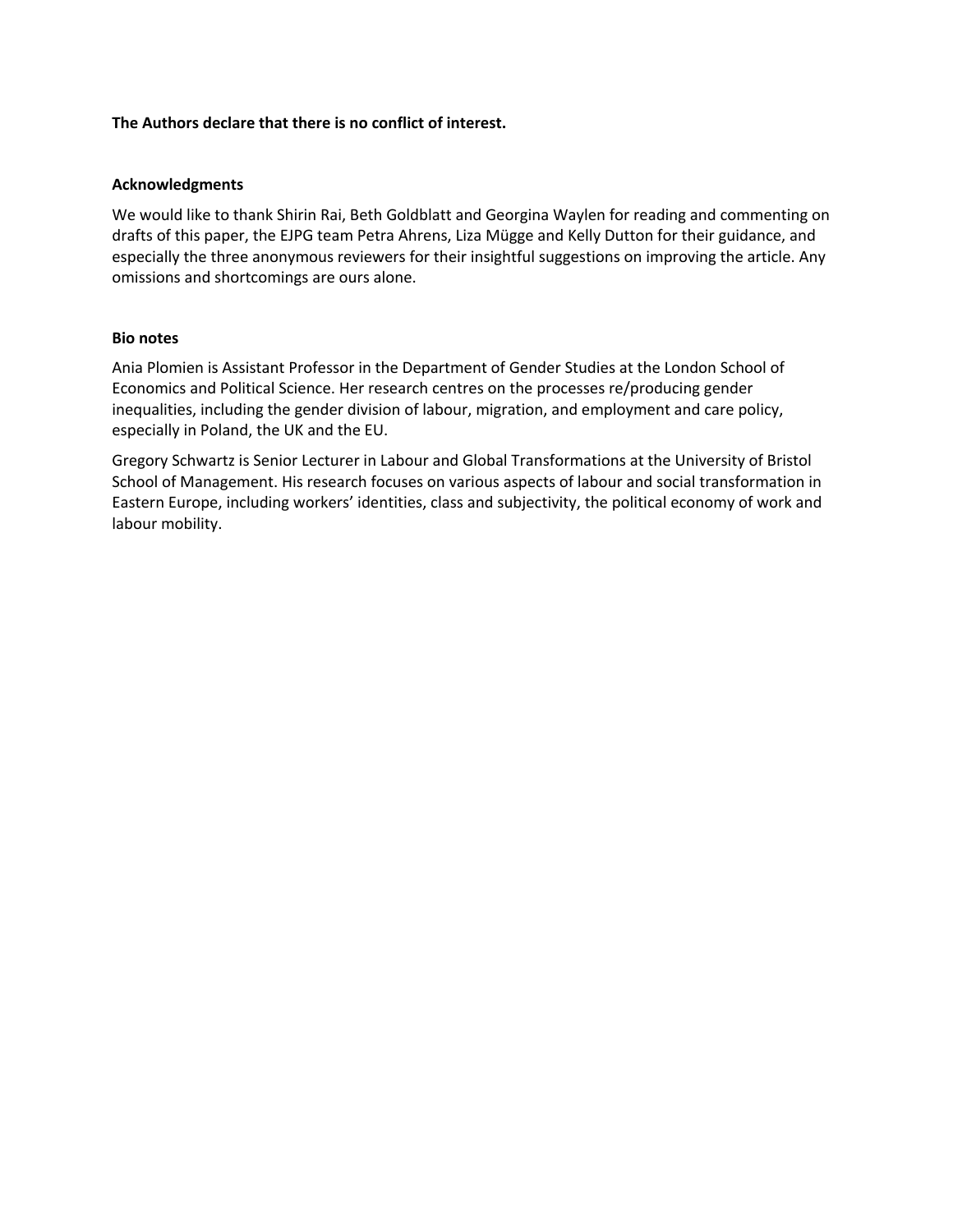## **References**

- Antonelli, M.A. and De Bonis, V. (2017) Social spending, welfare and redistribution: A comparative analysis of 22 European countries, *Modern Economy*, 8(11): 1291-313.
- Baker, C. (2019) NHS staff from overseas: Statistics. Briefing Paper 7783: House of Commons Library.
- Bakker, I. (2007) Social reproduction and the constitution of a gendered political economy, *New Political Economy,* 12(4): 541-56.
- Bakker, I. and Gill, S. (2019) Rethinking power, production, and social reproduction: Toward variegated social reproduction. *Capital & Class*, 43(4): 503–23.
- Becker, J. and Jäger, J. (2012) Integration in crisis: A regulationist perspective on the interaction of European varieties of capitalism, *Competition and Change,* 16(3): 169-87.
- Bettio, F., and Plantenga, J. (2004) Comparing care regimes in Europe, *Feminist Economics*, 10(1): 85- 113.
- Bhattacharya, T. (2017) *Social reproduction theory: Remapping class, re-centering oppression*, London: Pluto.
- Bohle, D. and Greskovitz, B. (2006) Capitalism without compromise: Strong business and weak labor in Eastern Europe's new transnational industries, *Studies in Comparative International Development,* 41 (1): 3–25.
- Brainerd , E. (2010) Human development in Eastern Europe and the CIS since 1990. UNDP Research paper 2010/16.
- Brenner, N., Peck, J. and Thodore, N. (2010) Variegated neoliberalization: Geographies, modalities pathways, *Global Networks,* 10(2): 182-222.
- Burrell, K. and Schweyher, M. (2019) Conditional citizens and hostile environments: Polish migrants in pre-Brexit Britain, *Geoforum* 106: 193-201.
- Clarke, S. (1988) *Keynesianism, Monetarism, and the Crisis of the State*. Aldershot: Edward Elgar.
- Czarzasty, J., Gajewska, K. and Mrozowicki, A. (2014) Institutions and strategies: Trends and obstacles to recruiting workers into trade unions in Poland, *British Journal of Industrial Relations,* 52(1): 112- 35.
- Deakin, S., Wilkinson, F. (1991) Social policy and economic efficiency: The deregulation of the labour market in Britain, *Critical Social Policy*, 11(33): 40–61.
- Drahokoupil, J. (2009) The politics of the competition state: The agents and mechanisms of state transnationalization in Central and Eastern Europe, in L. Bruszt and R. Holzhacker (eds), *The*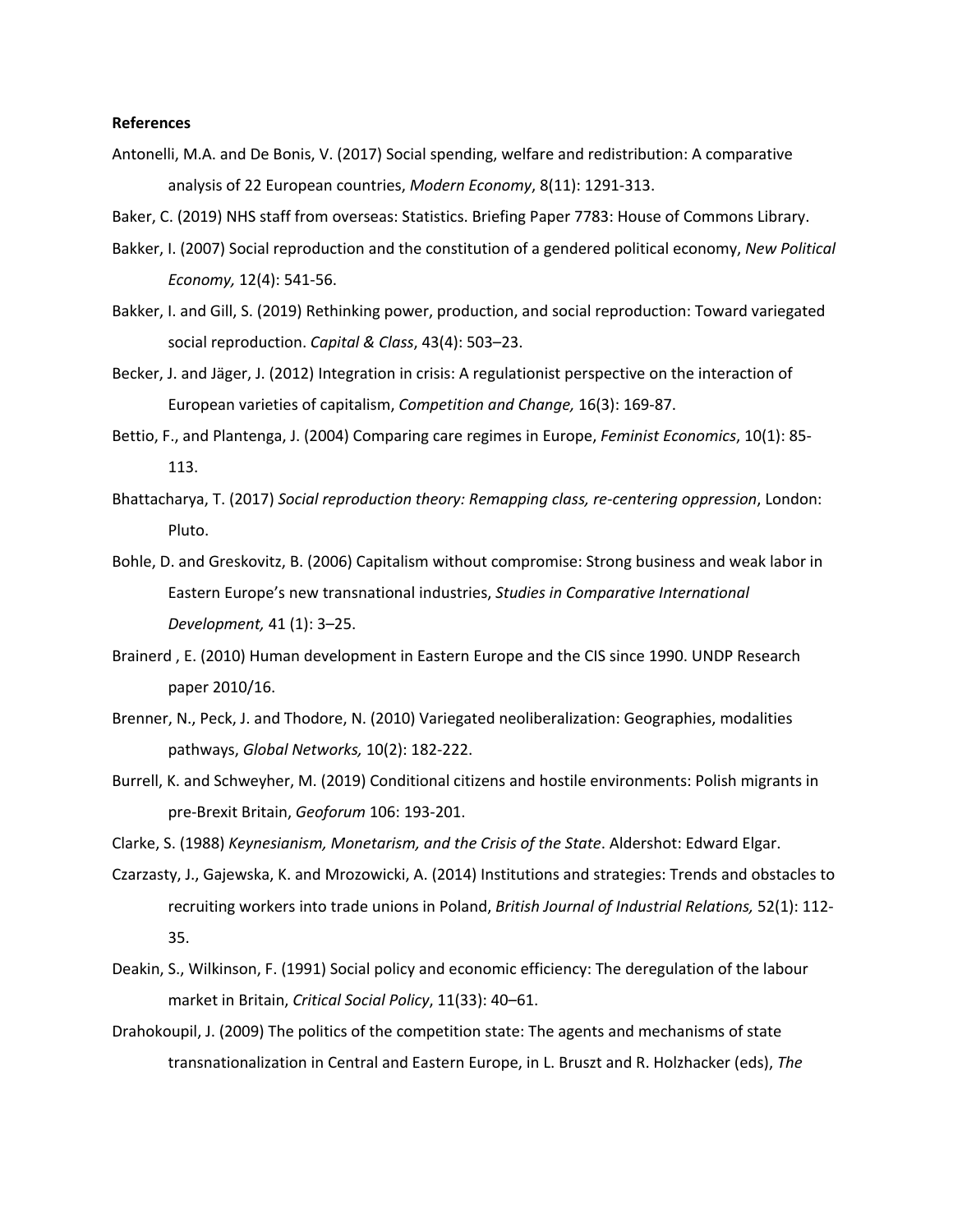*transnationalization of economies, states, and civil societies: New challenges for governance in Europe*, New York: Springer.

- Drahokoupil, J. and Piasna, A. (2018) What is behind low wages in Central and Eastern Europe?, *Post-Communist Economies,* 3(3): 1-19.
- Drèze, J. and Sen, A. (1991) Public action for social security: Foundations and strategy, in E. Ahmad, J. Drèze, J. Hills and A. Sen (eds) *Social security in developing countries*, Oxford: Oxford University Press.
- Elson, D. (1998) The economic, the political and the domestic: Businesses, states and households in the organisation of production, *New Political Economy,* 3(2): 189-208.
- Elson, D. and Cagatay, N. (2000) The social content of macroeconomic policies, *World Development,* 28(7): 1347-64.
- Engbersen, G., Leerkes, A., Scholten, P. and Snel, E. (2017) The intra-EU mobility regime: Differentiation, stratification and contradictions, *Migration Studies*, 5(3): 337-55.
- Erhel, C. and Guergoat-Larivière, M. (2013) Labor market regimes, family policies, and women's behavior in the EU, *Feminist Economics,* 19(4): 76-109.
- European Commission (2019) Report on equality between women and men in the EU. Luxembourg: Publications Office of the EU.
- European Commission (2018a) Barcelona objectives. Luxembourg: Publications Office of the EU.
- European Commission (2018b) Annual report on intra-EU labour mobility. Luxembourg: Publications Office of the EU.
- European Commission (2014) Mapping and analysing bottleneck vacancies on the EU labour markets. Available: http://ec.europa.eu/social/BlobServlet?docId=12625&langId=en [31 May 2019].

Eurostat (2019) Population and social conditions and ENP-EAST databases. Available: https://ec.europa.eu/eurostat/data/database and https://ec.europa.eu/eurostat/web/european-neighbourhood-policy/enp-east/data/database

[15 Dec 2019]

- Eurostat (2018) First residence permits issued in the EU Member states remain above 3 million in 2017. Newsrelease 166/2018.
- Faist, T. (2014) On the transnational social question: How social inequalities are reproduced in Europe, *Journal of Eruopean Social Policy,* 24(3): 207-22.
- Fernāndez-Reino, M. and Rienzo, C. (2019) Migrants in the UK labour market: An overview. *Migration Observatory Briefing*.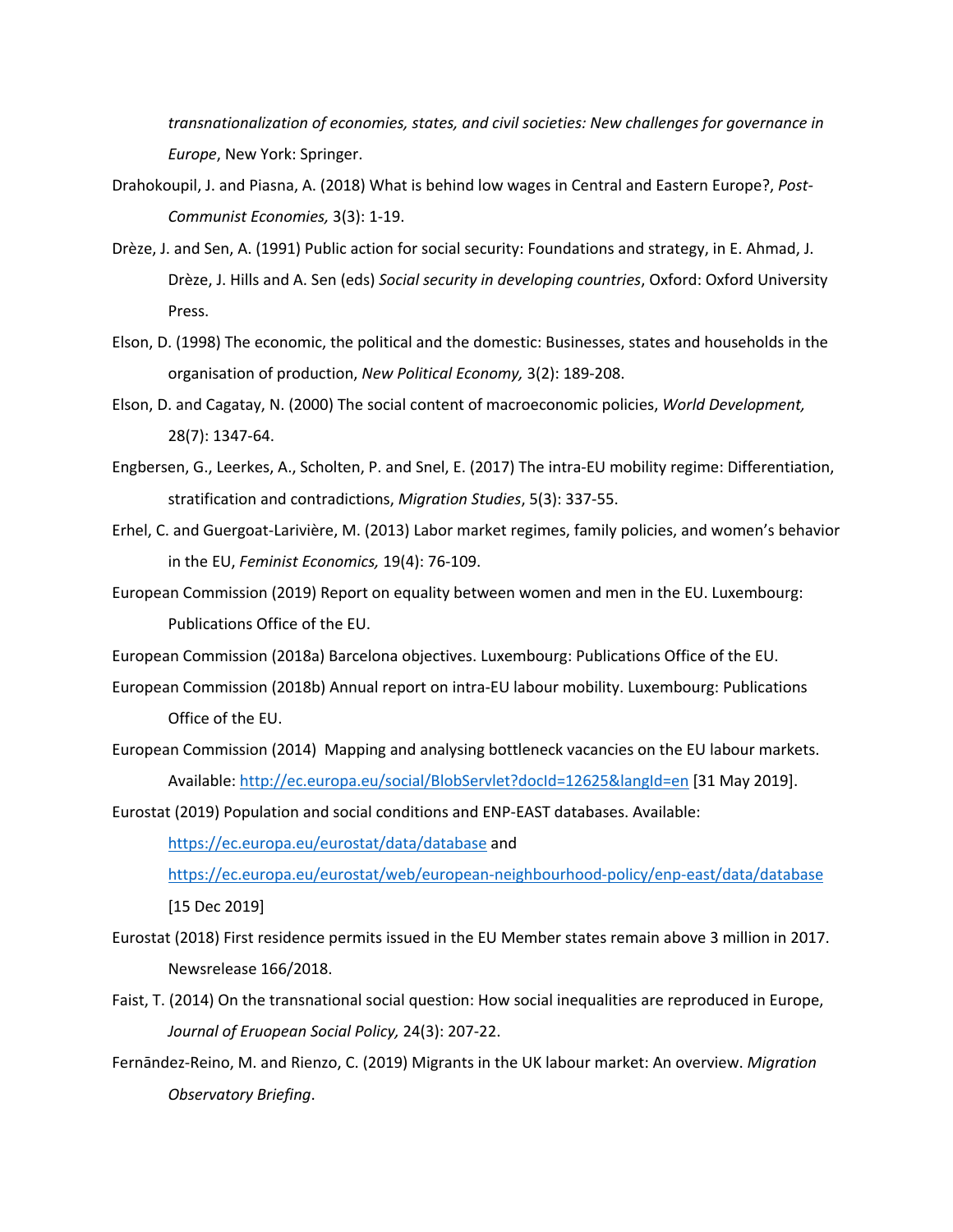Fraser, N. (2016) Contradictions of capital and care, *New Left Review,* 100 (July/Aug): 99-117.

Gerstenberger, H. (2007) *Impersonal power: History and theory of the bourgeois state,* Leiden: Brill.

- Giannelli, G. C., Mangiavacchi, L. and Piccoli, L. (2012) GDP and the value of family caretaking: how much does Europe care?, *Applied Economics,* 44(16): 2111-31.
- Giannetti, M., Federici, D., & Raitano, M. (2009) Migrant remittances and inequality in Central-Eastern Europe, *International Review of Applied Economics*, 23(3): 289–307.
- Giordano, C. (2019) The role of gender regimes in defining the dimension, the functioning and the workforce composition of paid domestic work, *Feminist Review*, 122(1): 95-117.
- Górny, A., Kaczmarczyk, P., Szulenka, M., Bitner, M., Okólski, M., Siedlecka, U. and Stefańczyk, A. (2018) Imigranci w Polsce w kontekście uproszczonej procedury cudzoziemców. OBM/UW/WiseEuropa: Warszawa.
- Grimshaw, D., & Rubery, J. (2012) The end of the UK's liberal collectivist social model? The implications of the coalition government's policy during the austerity crisis*, Cambridge Journal of Economics,* 36(1): 105-26.
- Hankivsky, O. and Salnykova, A. (2012) *Gender, politics and society in Ukraine*. Toronto: University of Toronto Press.
- Harvey, D. (1982) *The limits to capital*: University of Chicago Press.
- ILO (2013) Decent work country profile: Ukraine. Geneva: ILO.
- IMF (2018) World Economic Outlook Database. Available:

https://www.imf.org/external/pubs/ft/weo/2018/02/weodata/index.aspx [15 Dec 2019]

- Johnson, J.E., and J.C. Robinson (2007) *Living gender after communism*. Bloomington: Indiana University Press.
- Jones, K. (2014) 'It was a whirlwind. A lot of people made a lot of money': The role of agencies in facilitating migration from Poland into the UK between 2004 and 2008, *Central and Eastern European Migration Review*, 3(2): 105-25.
- Kilkey, M., Plomien, A. and Perrons, D. (2014) Migrant men's fathering narratives, practices and projects in national and transnational spaces: Recent Polish male migrants to London, *International Migration,* 52(1): 178-91.
- Kofman E and Raghuram P (2015) *Gendered migrations and global social reproduction*, Basingstoke: Palgrave Macmillan.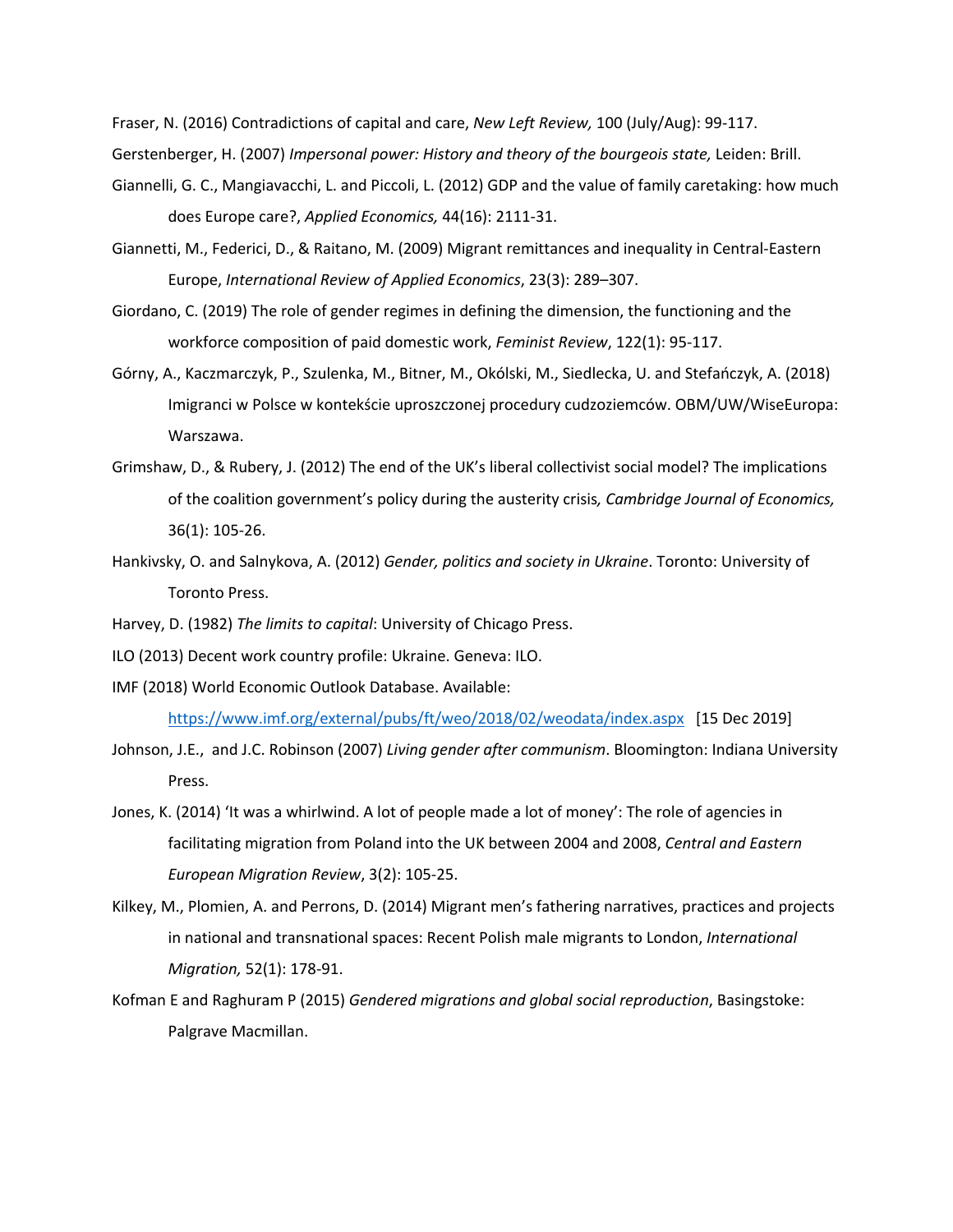- Kordasiewicz, A., Radziwinowiczówna, A., & Kloc-Nowak, W. (2018). Ethnomoralities of care in transnational families: Care intentions as a missing link between norms and arrangements, *Journal of Family Studies*, 24(1): 76-93
- Leitner, S. (2003) Varieties of familialism. The caring function of the family in comparative perspective, *European Societies*, 5(4): 353– 75.
- Lewis, J. (1992) Gender and the development of welfare regimes, *Journal of European Social Policy,* 2(3): 159-73.
- Lister, R. (1997) *Citizenship: Feminist perspectives,* Basingstoke: Macmillan.
- Lutz, H. (2017) Care as a fictitious commodity. Reflections on the intersections of migration, gender and care regimes, *Migration Studies*, 5(3): 356-68.
- Mahon, R. (2020) Redressing harms to migrant domestic workers: Global and regional spaces. *European Journal of Politics and Gender*, [this issue #pages#].
- Marshall, T. H. (1950) *Citizenship and social class and other essays,* Cambridge: Cambridge University Press.
- McDowell, L. (1991) Life without father and Ford: The new gender order of post-Fordism, *Transactions of the Institute of British Geographers*, 16(4): 400-419.
- McGuinness, T. and Garton Grimwood, G. (2017) Migrant workers in agriculture. Briefing Paper 7987: House of Commons Library.
- Meardi, G. (2012) *Social failures of EU enlargement: A case of workers voting with their feet,* London: Routledge.
- Mezzadri, A. (2019) On the value of social reproduction, *Radical Philosophy*, 2.04.
- Mina, W. (2019) Diaspora and government welfare spending: Do migrant remittances increase public social protection? *Economic Notes*, 48(3): 1-18.
- Migration Advisory Committee (2018) EEA-workers in the UK labour market: annexes. https://assets.publishing.service.gov.uk/government/uploads/system/uploads/attachment\_dat a/file/695111/MAC\_ANNEXES FINAL - Interim\_Update\_v4.pdf [15 Dec 2019]
- MRPiPS (Ministerstwo Rodziny Pracy i Polityki Społecznej ) (2019) Zatrudnianie cudzoziemców w Polsce. Available: https://psz.praca.gov.pl/rynek-pracy/statystyki-i-analizy/zatrudnianie-cudzoziemcoww-polsce [15 Dec 2019]
- Mykhnenko, V. and Swain, A. (2010) Ukraine's diverging space-economy: The Orange Revolution, postsoviet development models and regional trajectories, *European Urban and Regional Studies,* 17(2): 141-65.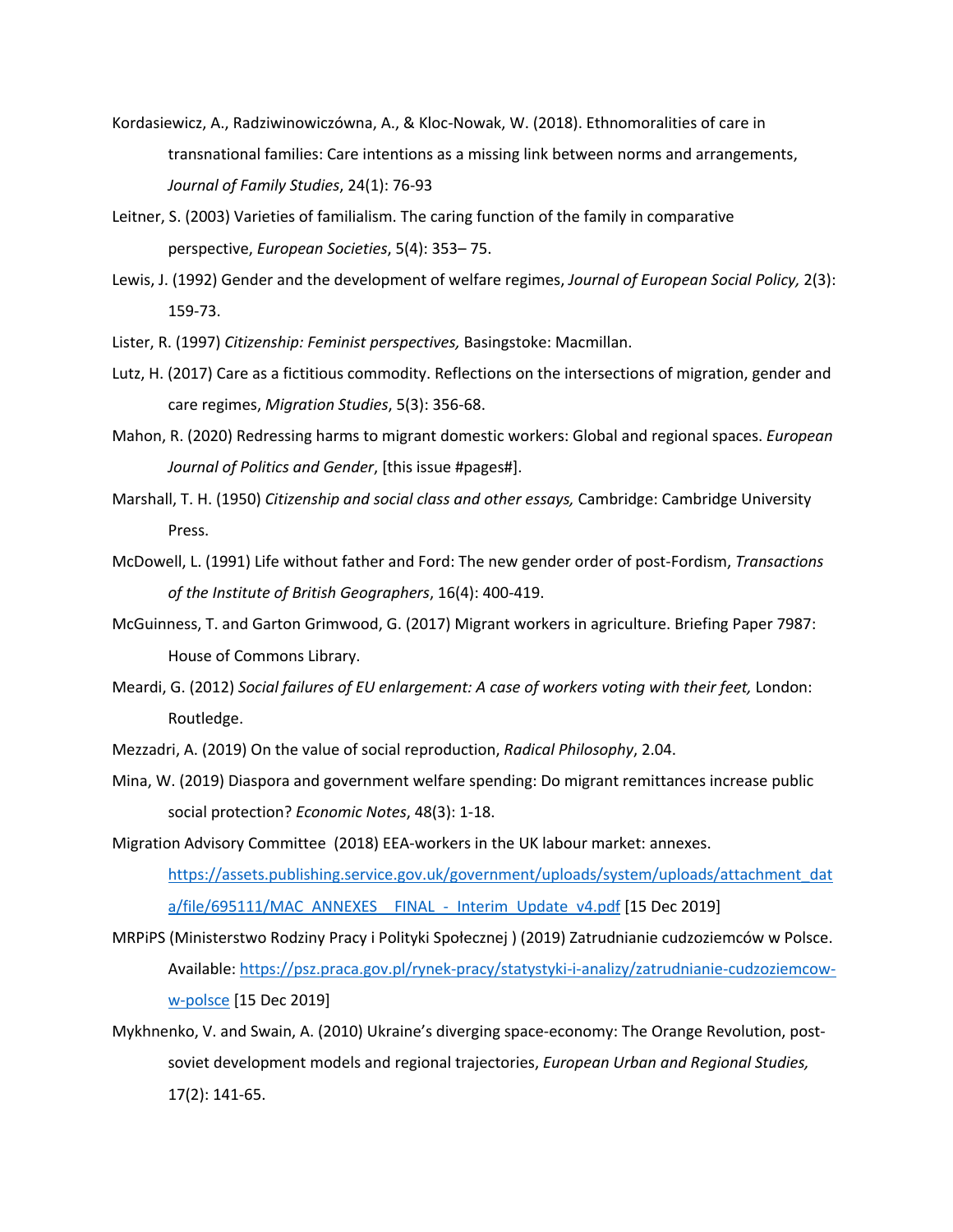OECD (2017) Health at a Glance 2017: OECD Indicators, Available:

https://doi.org/10.1787/health\_glance-2017-en [31 May 2019].

- ONS (Office for National Statistics) (2007-2017) UK population by country of birth, 2007-2017. Available: https://www.ons.gov.uk/peoplepopulationandcommunity/populationandmigration/internation almigration/datasets/populationoftheunitedkingdombycountryofbirthandnationality [31 May 2019].
- Palenga-Möllenbeck (2013) Care chains in Eastern and Central Europe: Male and female domestic work at the intersections of gender, class, and ethnicity*, Journal of Immigrant & Refugee Studies,*  11(4): 364-83.
- Parreñas R (2005) Long distance intimacy: Class, gender and intergenerational relations between mothers and children in Filipino transnational families, *Global Networks,* 5(4): 317–36.
- Pascall, G. and Kwak, A. (2005) *Gender regimes in transition in central and eastern Europe*, Bristol: Polity Press .
- Pateman, C. (1989) *The disorder of women*. Cambridge: Polity Press.
- Piketty, T. (2019) 2018, the year of Europe. Available: https://www.lemonde.fr/blog/piketty/2018/01/16/2018-the-year-of-europe/ [08 July 2019].
- Plomien, A. (2018) EU social and gender policy beyond Brexit: Towards the European Pillar of Social Rights, *Social Policy and Society,* 17(2): 281-96.
- Plomien, A. (2019) Gender inequality by design: Does successful implementation of childcare policy deliver gender-just outcomes?, *Policy and Society,* 38(4): 643-62.
- Pochet, P. and Degryse, C. (2012) The programmed dismantling of the European Social Model, *Intereconomics,* 47(4): 212–17
- Rai, S. M., Hoskyns, C. and Thomas, D. (2014) 'Depletion', *International Feminist Journal of Politics,* 16(1): 86-105.
- Ryan, L., Sales, R., Tilki, M., Siara, B. (2009) Family strategies and transnationa migration: Recent Polish migrants in London, *Journal of Ethnic and Migration Studies*, 35(1): 61-77.
- Saraceno, C. and Keck, W. (2011) Towards an integrated approach for the analysis of gender equity in policies supporting paid work and care responsibilities, *Demographic Research*, 25(11): 371-405.
- Schimmelfennig, F., Leuffen, D. and Rittberger, B. (2015) The European Union as a system of differentiated integration: Interdependence, politicization and differentiation, *Journal of European Public Policy,* 22(6): 764-82.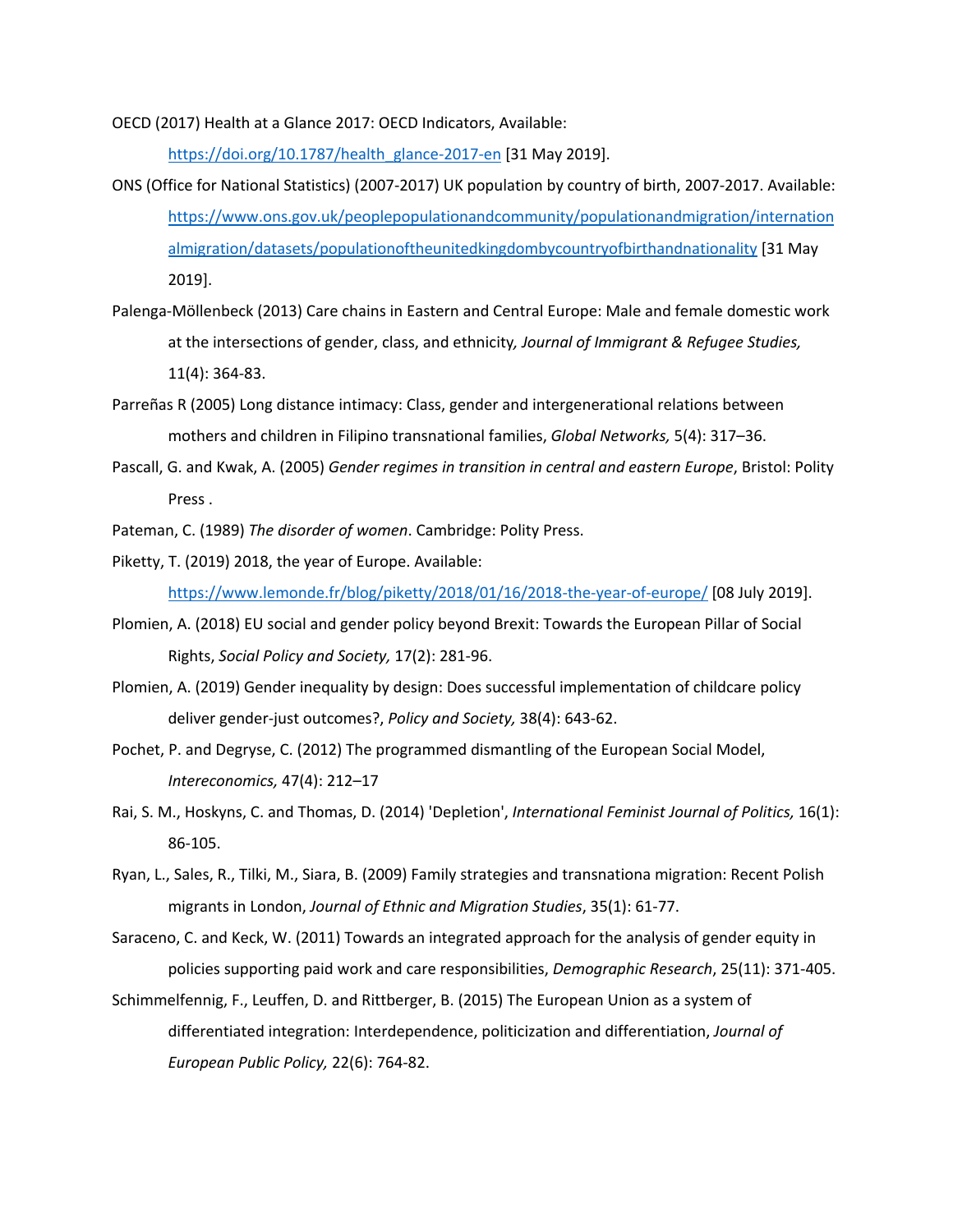- Shields, S. (2019) The paradoxes of necessity: fail forwards neoliberalism, social reproduction, recombinant populism and Poland's 500Plus policy, *Capital & Class,* 43(4): 653-69.
- Skills for Care (2018) The state of the adult social care sector and workforce in England. Accessed: www.skillsforcare.org.uk/stateof [31 May 2019]
- Sullivan, O., Gershuny, J., and Robinson, J. P. (2018). Stalled or uneven gender revolution? A long-term processual framework for understanding why change is slow, *Journal of Family Theory & Review*, 10(1): 263-79.
- Taylor-Gooby, P., Leruth, B., & Chung, H. (eds.) (2017) *After austerity: Welfare state transformation in Europe after the great recession*, Oxford University Press.
- Truong, T. (1996) Gender, international migration and social reproduction: Implications for theory, policy, research and networking, *Asian and Pacific Migration Journal*, 5(1): 27-52.
- UKRSTAT (State Statistics Service of Ukraine) (2018a) *Economic activity of population in Ukraine 2017*. Kyiv: SSSU.
- UKRSTAT (2018b) *Doškilna osvita v Ukraïni, 2017*. Kyiv: SSSU.
- Urząd ds Cudzoziemcow (2019) Raport na temat obywateli Ukrainy wg stanu na dz 01.01.2019. Available: https://udsc.gov.pl/statystyki/raporty-specjalne/biezaca-sytuacja-dotyczaca-ukrainy/ [15 Dec 2019]
- Van Kersbergen, K., Vis, B., & Hemerijck, A. (2014) The Great Recession and welfare state reform: Is retrenchment really the only game left in town?, *Social Policy & Administration*, *48*(7): 883-904.
- Vogel, L. (2000) Domestic labor revisited, *Science & Society,* 64(2): 151-70.
- Vosko, L. F. (2010) *Managing the margins: Gender, citizenship, and the international regulation of precarious employment*. Oxford University Press.
- White, A. (2011) *Polish families and migration since EU accession,* Bristol: Policy Press.
- White, A., Grabowska, I., Kaczmarczyk, P., Slany, K. (2018) *The Impact of migration on Poland: EU mobility and social change*. London: UCL Press.
- Williams, C. C., Round, J., & Rodgers, P. (2011). Explaining the normality of informal employment in Ukraine: A product of exit or exclusion?, *American Journal of Economics and Sociology*, 70(3): 729–55.
- Williams, F. (2012) Converging variations in migrant care work in Europe, *Journal of European Social Policy*, 22(4): 363-76.
- Winders, J. and Smith, B. E. (2019) Social reproduction and capitalist production: A genealogy of dominant imaginaries, *Progress in Human Geography*, 43(5): 871–889.